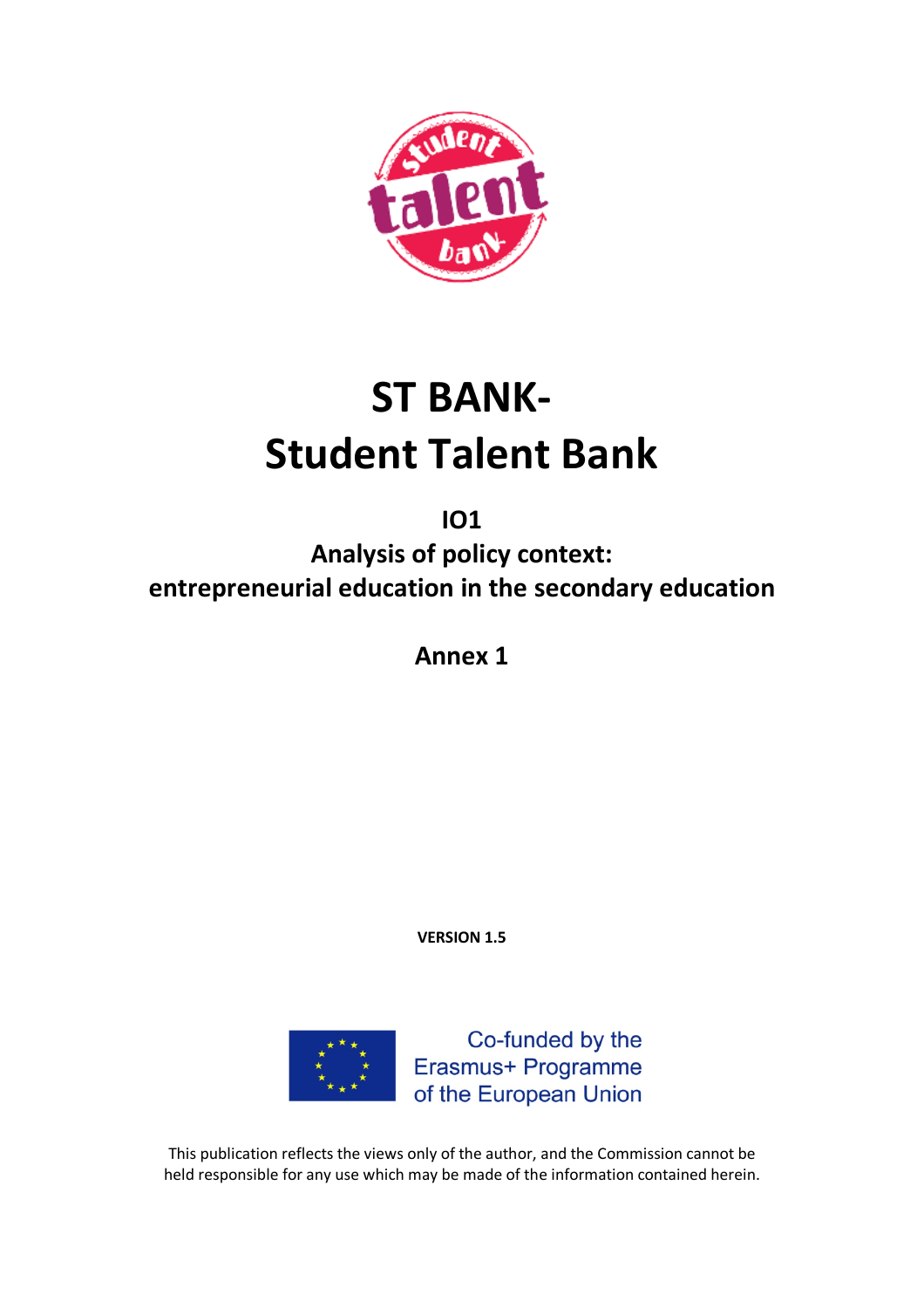| Issue date | <b>Version</b>   | <b>Author</b>                           | Sections affected / Change                                                                                          |  |
|------------|------------------|-----------------------------------------|---------------------------------------------------------------------------------------------------------------------|--|
| 10/04/2014 | V <sub>1.1</sub> | Gabriela Conea, ISJI                    | Draft document                                                                                                      |  |
| 04/05/2018 | V.1.2            | Gabriela Conea, ISJI                    | Partners' comments and clarifications<br>integrated in the text.                                                    |  |
| 11/07/2018 | V <sub>1.3</sub> | Gabriela Conea, ISJI                    | Introduction and conclusion for<br>chapter III were added.                                                          |  |
| 11/09/2018 | V <sub>1.4</sub> | Elisa Busetto, ALDA                     | General formatting and proofreading.                                                                                |  |
| 05/10/2018 | V <sub>1.5</sub> | Elisa Busetto, Mihaela<br>Onofras, ALDA | Template; deleted paragraphs in<br>introduction; minor changes in<br>wording in several sections. Final<br>version. |  |

# **DOCUMENT CHANGE RECORD**

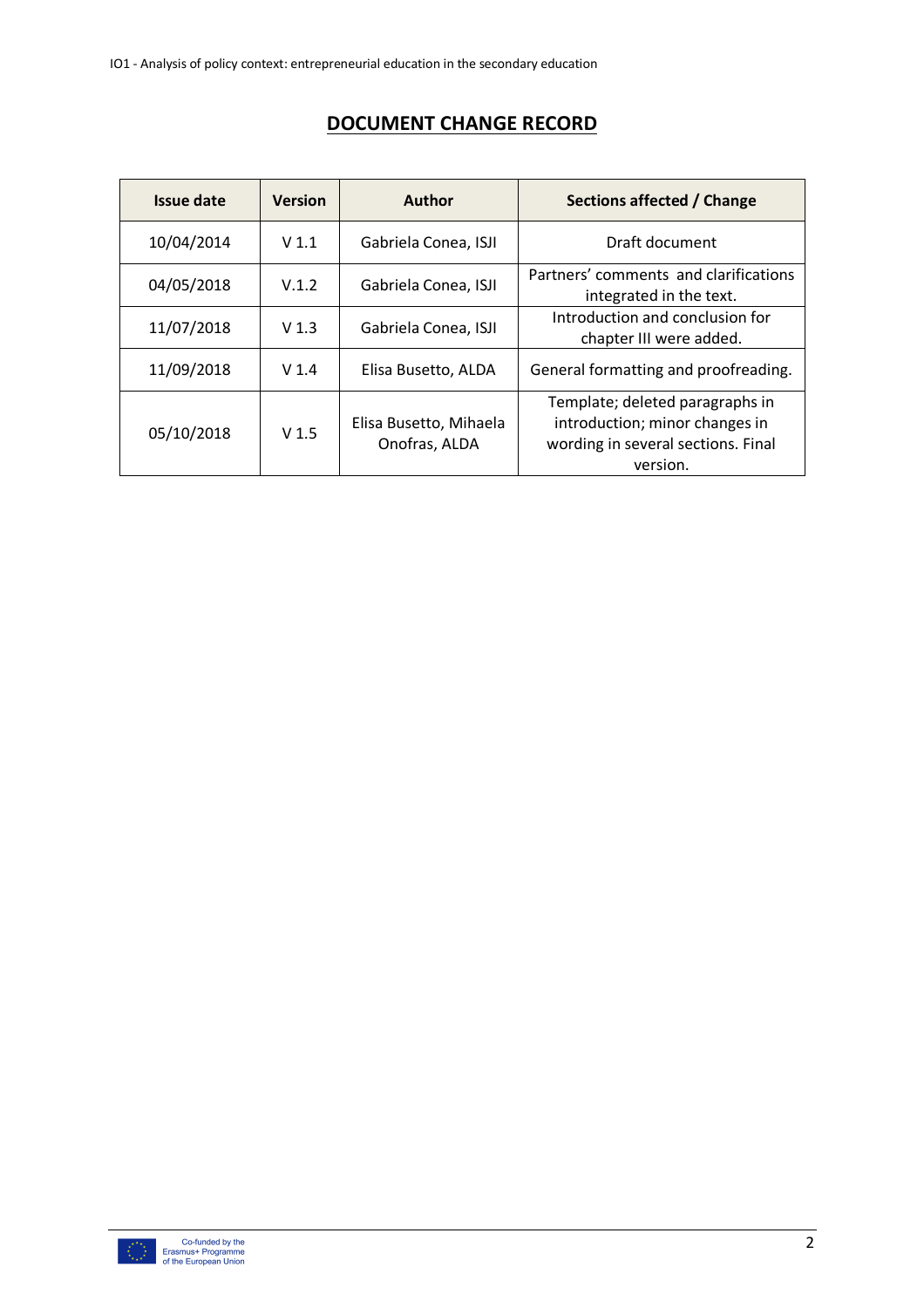# **Contents**

| 4 - Entrepreneurial education in the secondary education. National framework in the partner      |  |
|--------------------------------------------------------------------------------------------------|--|
| 4.1 - National/regional strategy regarding entrepreneurial education in partnership countries  9 |  |
|                                                                                                  |  |
|                                                                                                  |  |
|                                                                                                  |  |
|                                                                                                  |  |
|                                                                                                  |  |
|                                                                                                  |  |
|                                                                                                  |  |
|                                                                                                  |  |
|                                                                                                  |  |
|                                                                                                  |  |
|                                                                                                  |  |
|                                                                                                  |  |
|                                                                                                  |  |
|                                                                                                  |  |
|                                                                                                  |  |
|                                                                                                  |  |
|                                                                                                  |  |
|                                                                                                  |  |
|                                                                                                  |  |
|                                                                                                  |  |
|                                                                                                  |  |
|                                                                                                  |  |
|                                                                                                  |  |
|                                                                                                  |  |
|                                                                                                  |  |
|                                                                                                  |  |

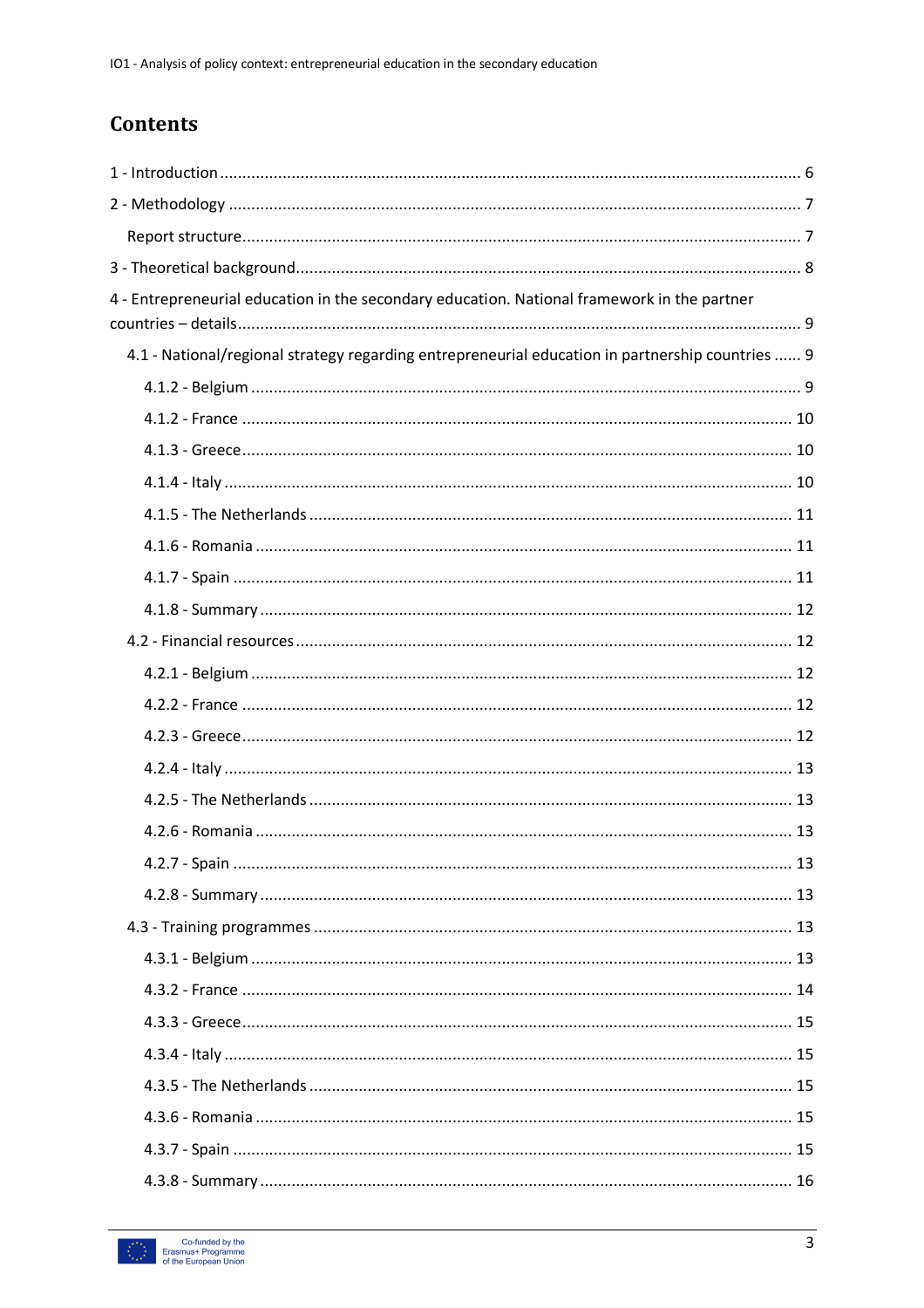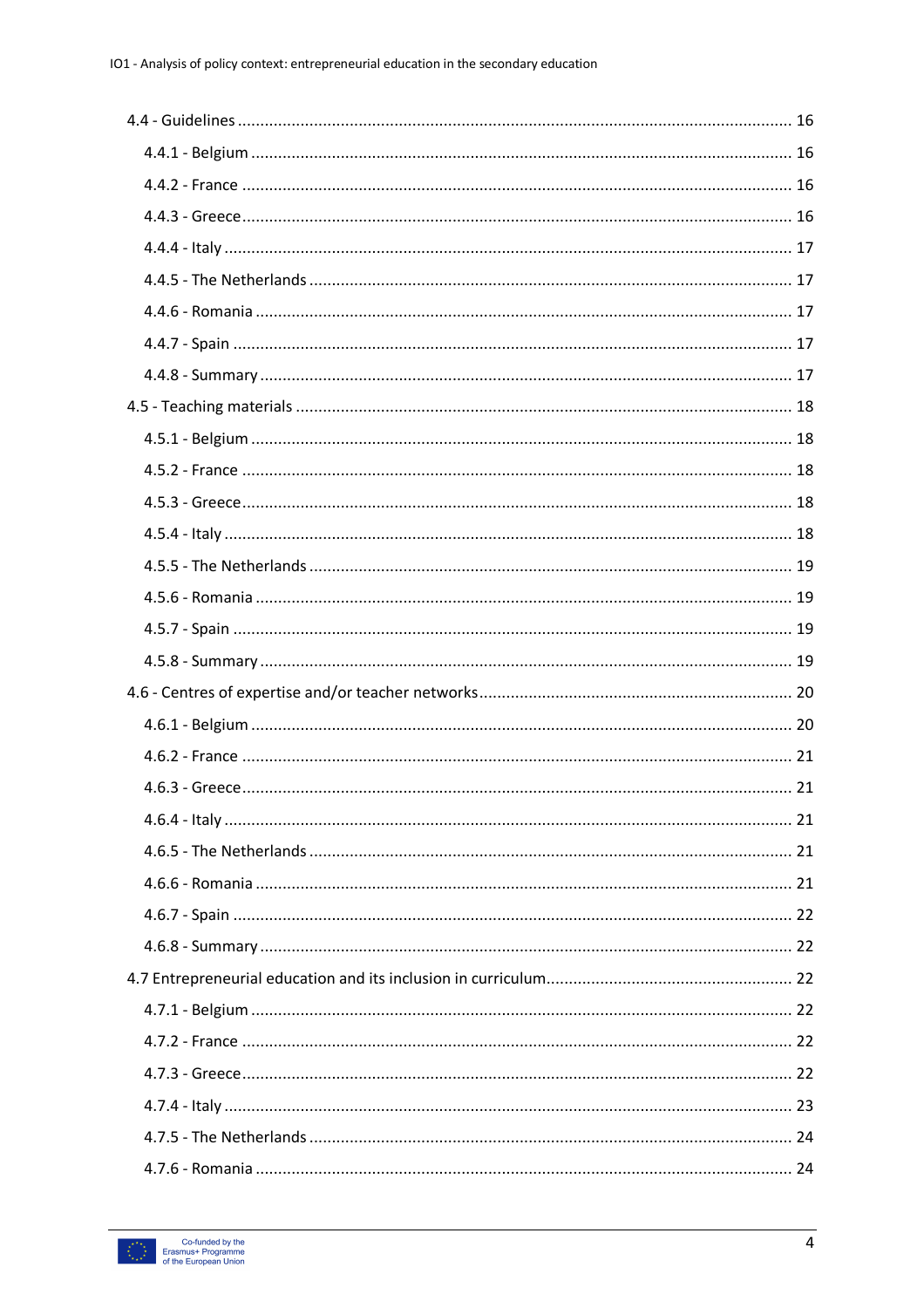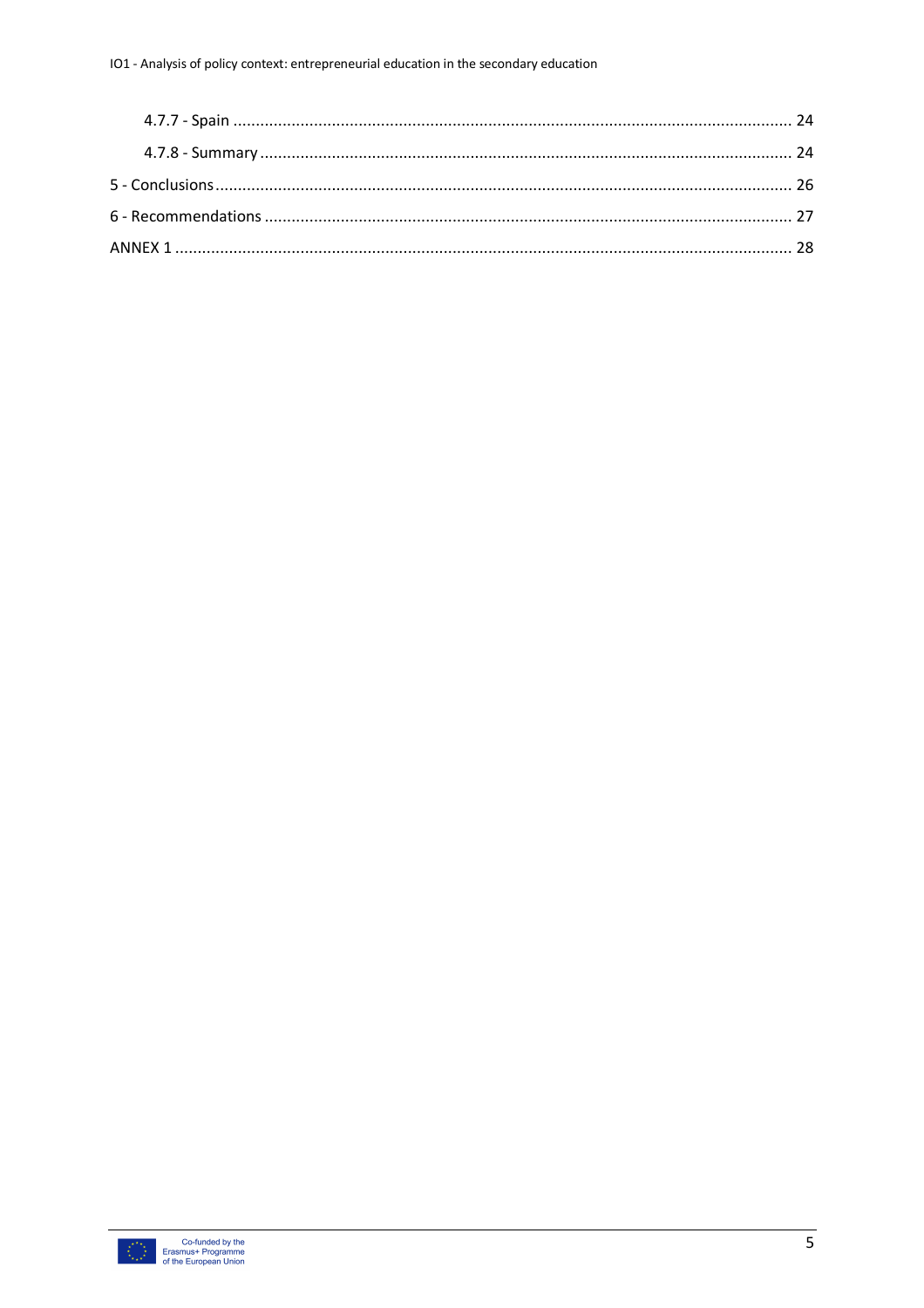# **1 - Introduction**

The current report reflects the analysis of the policy context regarding entrepreneurial education in secondary schools and presents the results of the national frameworks' research. The report is part of the Intellectual Output 1 of the project and was carried out between January and March 2018, the partners involved being:

- 1. ALDA the European Association for Local Democracy, France
- 2. PLATON M.E.P.E., Greece
- 3. EUN, EUN PARTNERSHIP AISBL, Belgium
- 4. UVA, Universidad de Valladolid, Spain
- 5. INQ, Stichting Incubator, Netherlands
- 6. EM, Eurocrea Merchant, Italy
- 7. ISJI, Inspectoratul Scolar Judetean Iasi, Romania (IO1 responsible)

This analysis aimed to collect information regarding entrepreneurial education in all 7 countries involved in the partnership, focusing on national/regional strategy and the place of entrepreneurial education in school curricula at national level.

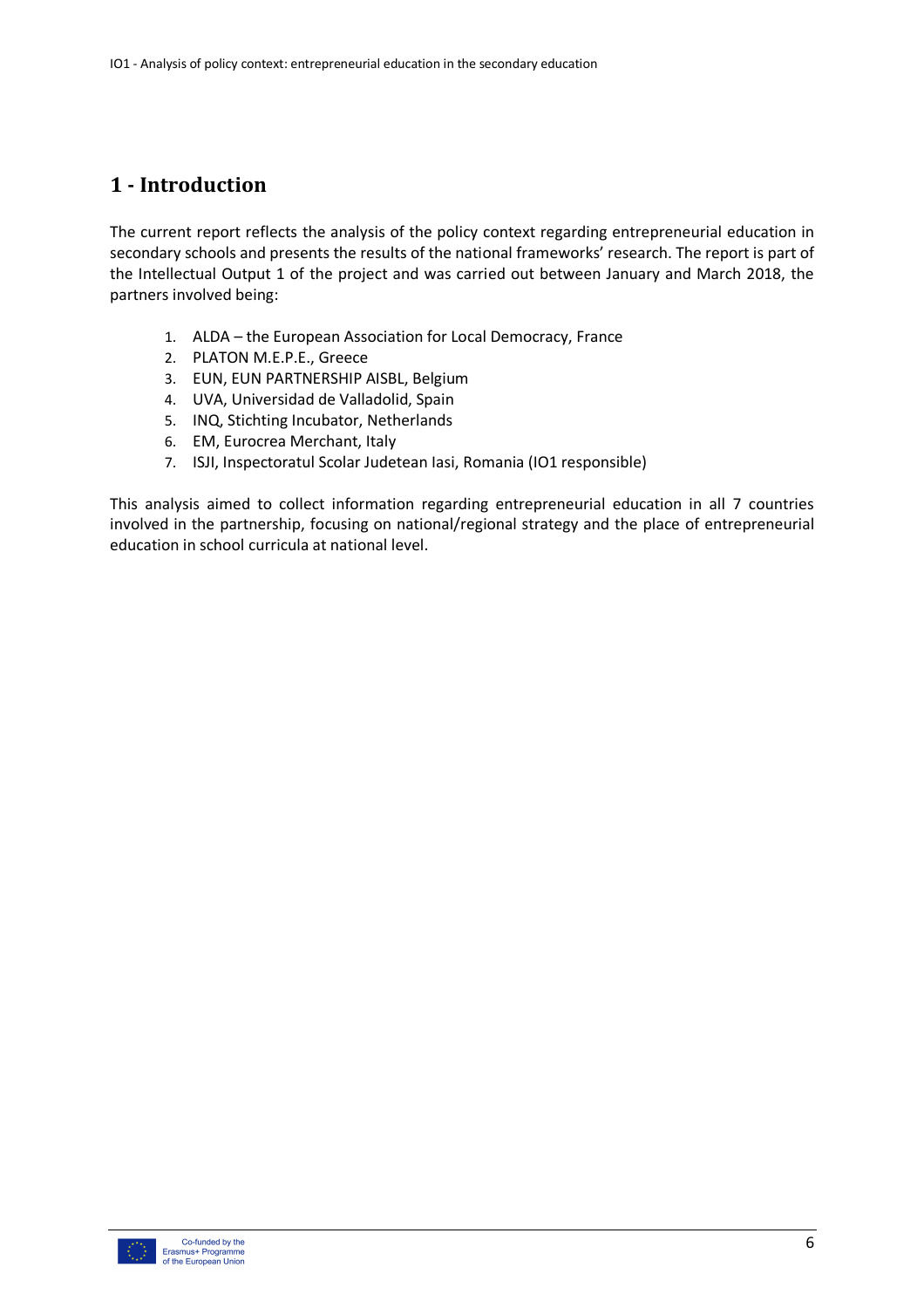# **2 - Methodology**

The national desk studies were created using a common research framework developed by ISJI in cooperation with the project partners. Each partner organisation was requested to use a template (Annex 1), which was provided to help structure the analysis of the secondary education policy contexts in each country. It focused mainly on two aspects:

- The existence of a **national/regional strategy** and specific elements: financial resource, training programmes, guidelines, teaching materials, centres of expertise and/or teacher networks;
- The place of **entrepreneurial education** in school curricula: national curriculum, school decision curriculum, extracurricular activities, others (ONG, universities, small enterprises).

## **Report structure**

The first part of the report approaches the key concepts related to the field of entrepreneurial education (EE), clarifying the definition used in the STB project and by the present report. The second and third part then examine the secondary education context in the seven project countries, presented in summary and then detailed by the research results.

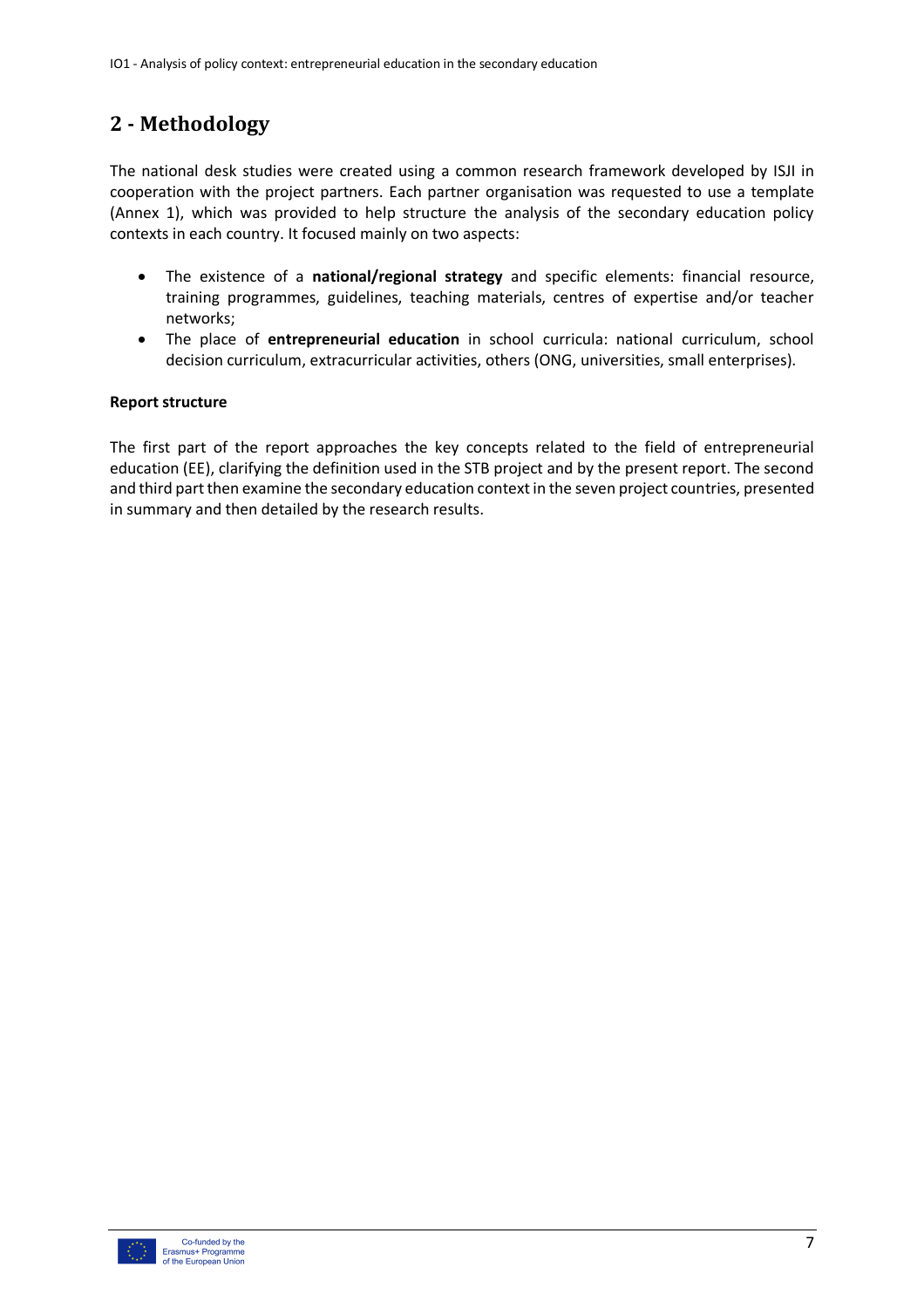# **3 - Theoretical background**

In accordance with specific studies and reports, we conceptualized entrepreneurship and entrepreneurship education as follows:

- **Entrepreneurship** is when you act upon opportunities and ideas and transform them into value. The value that is created can be financial, cultural, or social (FFE-YE, 2012).<sup>1</sup>
- **Entrepreneurship education** is about learners developing the skills and mindset to be able to turn creative ideas into entrepreneurial action. This is a key skill for all learners, supporting personal development, active citizenship, social inclusion, and employability. Entrepreneurship education is relevant across the lifelong learning process, in all fields of learning and to all forms of education and training (formal, non-formal and informal) which contribute to an entrepreneurial spirit or behaviour, with or without a commercial objective.<sup>2</sup>

The common European understanding of entrepreneurship as a key competence indicates that there is a dual focus on Entrepreneurship. Firstly, the development of entrepreneurial attitudes, skills and knowledge should enable the individual to turn ideas into action. Secondly, entrepreneurship is not only related to economic activities and business creation, but more widely to all areas of life and society. Innovative and creative action can be taken within a new venture, or within existing organisations, i.e. as "entrepreneurial activity".<sup>3</sup>

<sup>3</sup> ICF GHK, 2014, p. 6.



<sup>&</sup>lt;sup>1</sup> JRC Science for Polity Report Entrecomp.

<sup>&</sup>lt;sup>2</sup> Agreed on in Geneva on 18 January 2012 by a working group that included representatives from ETF, GIZ, ILO, UNESCO and UNEVOC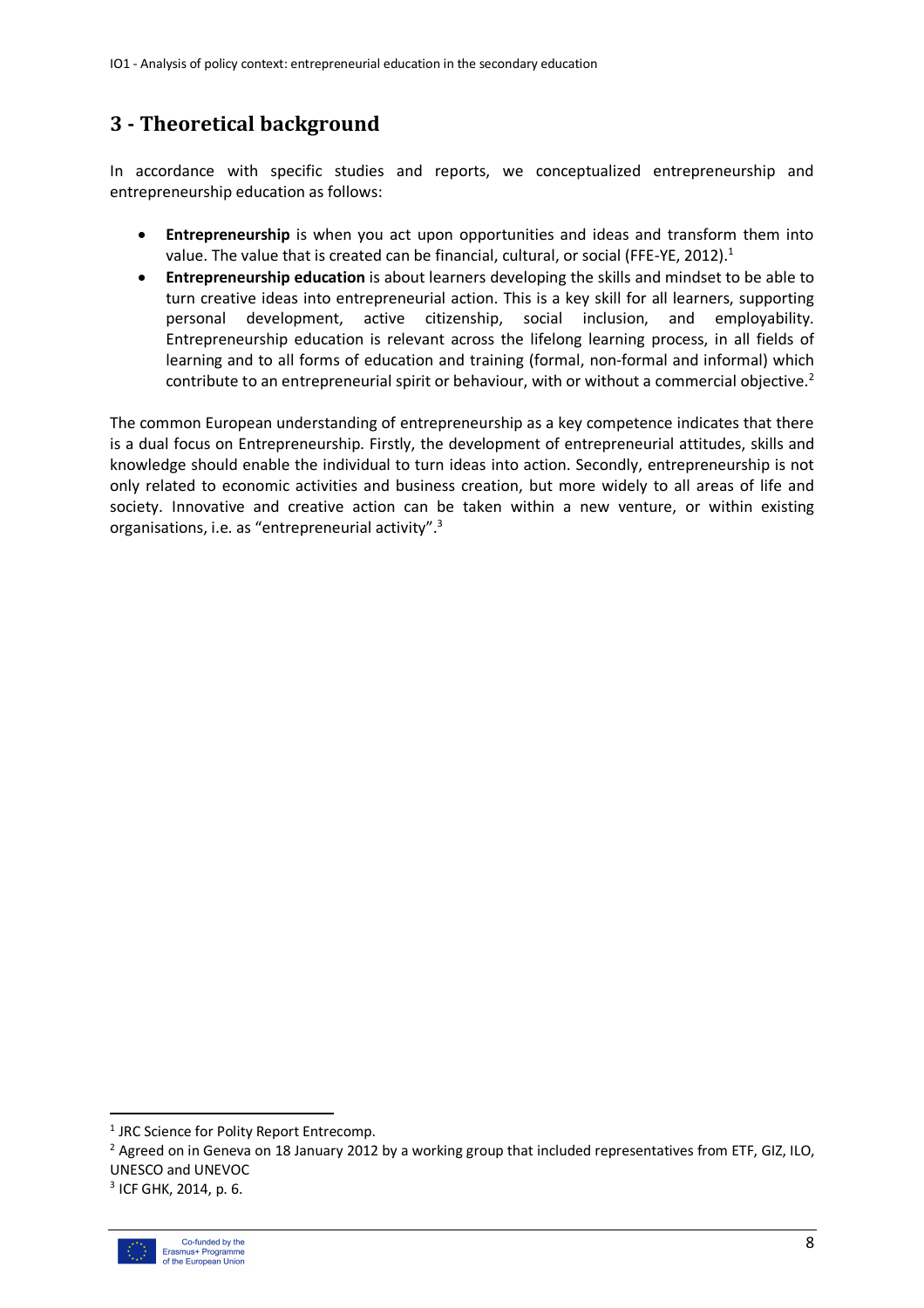# **4 - Entrepreneurial education in the secondary education. National framework in the partner countries - details**

Entrepreneurship education is currently being promoted in most European countries. Several different approaches have been adopted, including: specific strategies/ action plans focused exclusively on the integration of entrepreneurship education; broader educational or economic strategies which incorporate objectives for entrepreneurship education; individual or multiple initiatives related to entrepreneurship education. The following section provides a short overview of the approaches in the seven countries represented in our partnership: Belgium, France, Greece, Italy, the Netherlands, Romania and Spain.

## **4.1 - National/regional strategy regarding entrepreneurial education in partnership countries**

# 4.1.2 - Belgium

It was observed that there has been an increased effort in recent years to boost entrepreneurship education in both schools and higher education. This includes on the one hand embedding entrepreneurship in the curricula, and on the other hand increasing the availability of business startup support for students. It was found that the different communities in Belgium have different strategies in addressing entrepreneurship education.

*Flanders:* The first action plan in the Flemish part of Belgium was published in 2007. Since then, two consecutive action plans have been published – one in 2010-2014 and a new one 2015-2019. The Action Plan for Entrepreneurship Education is a shared initiative between the Minister of Economy, Science and Innovation, Employment, Professional Training and Sports, the Minister of Education, and the Minister of Agriculture, Fisheries and Rural Policy.

*Wallonia:* The region's strategy on entrepreneurship education is led by the *Walloon Agence pour l'Entreprise & l'Innovation* (AEI). This strategy had three strands of action: support for entrepreneurship education, developing future entrepreneurs, and encouraging business start-ups. The actions are outlined in detail and cover practical entrepreneurial experiences, career guidance and support for teachers. Moreover, the strategy puts an emphasis on engaging and involving business in education and training, alongside the development of more entrepreneurial schools and the importance of the wider ecosystem in supporting the objectives. The *Agence pour l'Entreprise & l'Innovation* (AEI) is pursuing its mission to firmly establish a culture of entrepreneurship for enterprising generations in Wallonia. The strategy "Enterprising generations 2015-2020" revolves around four main pillars:

- Entrepreneurial school: supporting the development of entrepreneurial schools to bring out entrepreneurial vocations;
- Continuous training and teacher support: supporting teachers in adapting their teaching to make it more entrepreneurial and more creative;
- The entrepreneurial path of students: enabling each student, before they complete their education, to participate in a minimum number of activities developing their entrepreneurial attitude;
- The "students-entrepreneurs": encouraging students to develop their project, to support them and facilitate the move to entrepreneurship as part of their education.

This strategy is part of the ongoing work created to raise awareness of the spirit of enterprise and entrepreneurship training carried out by the AEI since 2007. Since then, tools and actions have been

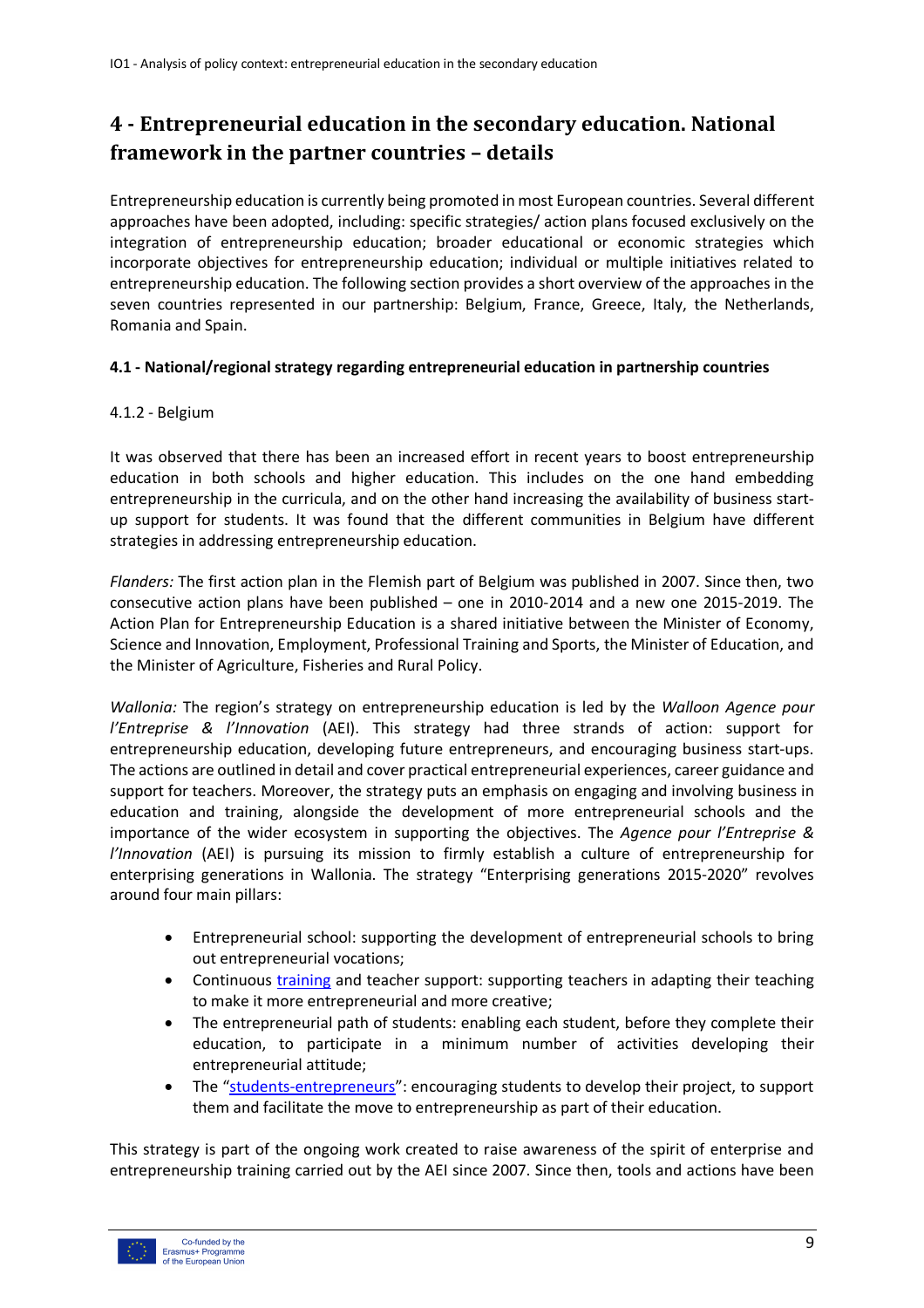offered to teachers and education stakeholders in order to foster entrepreneurial knowledge and attitudes, such as self-confidence, a sense of responsibility, creativity, team spirit, perseverance and initiative.

#### 4.1.2 - France

There is no specific national strategy as such for entrepreneurship education. Entrepreneurship is embedded in national education policy and is also included in the national agenda, in the innovation strategy of the government to make the French economy more productive on the long term. There are a broad number of strategies and laws which refer to the development of Entrepreneurship Education, such as:

- 1. The Guidance and Planning for the Reconstruction of the School in the Republic (210) Law 2013- 595 of 8 July 2013: It states that it is the school's responsibility to promote a sense of initiative and to encourage engagement with external partners via initiatives such as business visits, internships and discovery of enterprise, and relevant projects for skills development.
- 2. The Common Basis of Knowledge and Skills (*Socle commun*) (211) Decree No 2015-372 of 31 March 2015: It identifies the link with the competence 'Autonomy and Sense of Initiative', which requires students to learn to take the initiative, be entrepreneurial, and implement projects after assessing the possible outcomes of their actions.
- 3. The national innovation strategy 'A New Deal for Innovation', launched in 2013 (the most relevant strategy). This strategy is led by the General Commissioner for Innovation, under the authority of the Prime Minister, working with the Ministry of National Education, Higher Education and Research and the Ministry of the Economy.

#### 4.1.3 - Greece

Currently, there is no national strategy for entrepreneurship education in Greece. Entrepreneurship education is included in the strategy for the 'New School' covering ISCED 1-3 (Primary, Lower and Upper Secondary Education), and follows the educational strategic objectives common across Europe. It highlights the importance of enhancing innovation, creativity and the entrepreneurial spirit, but does not offer any concrete objectives or actions linked to EE. Greece does not have a specific national policy for entrepreneurial education in schools but instead created a broad strategy which expands into a number of fields, including entrepreneurial education. Such fields are focused on the active participation of the citizens, social entrepreneurship, the creation of new businesses and employability. However, it is up to each school, whether it will participate in an entrepreneurial program or apply entrepreneurial techniques in order to connect the class with the business world and the employment market.

#### 4.1.4 - Italy

There is currently no national strategy related to entrepreneurship education present. Regardless, on 28 March 2018, the MIUR (the Italian Ministry of Education, University and Research) published the first syllabus to make entrepreneurial education a structural subject into secondary school education. The syllabus states that schools will be supported in building learning path towards ensuring that students develop the abilities and competencies to transform their ideas into action, increasing their creativity, innovation and risk-taking behaviour. The syllabus is divided into 5 areas:

- 1. Business Opportunity;
- 2. Idea development, context and social needs;

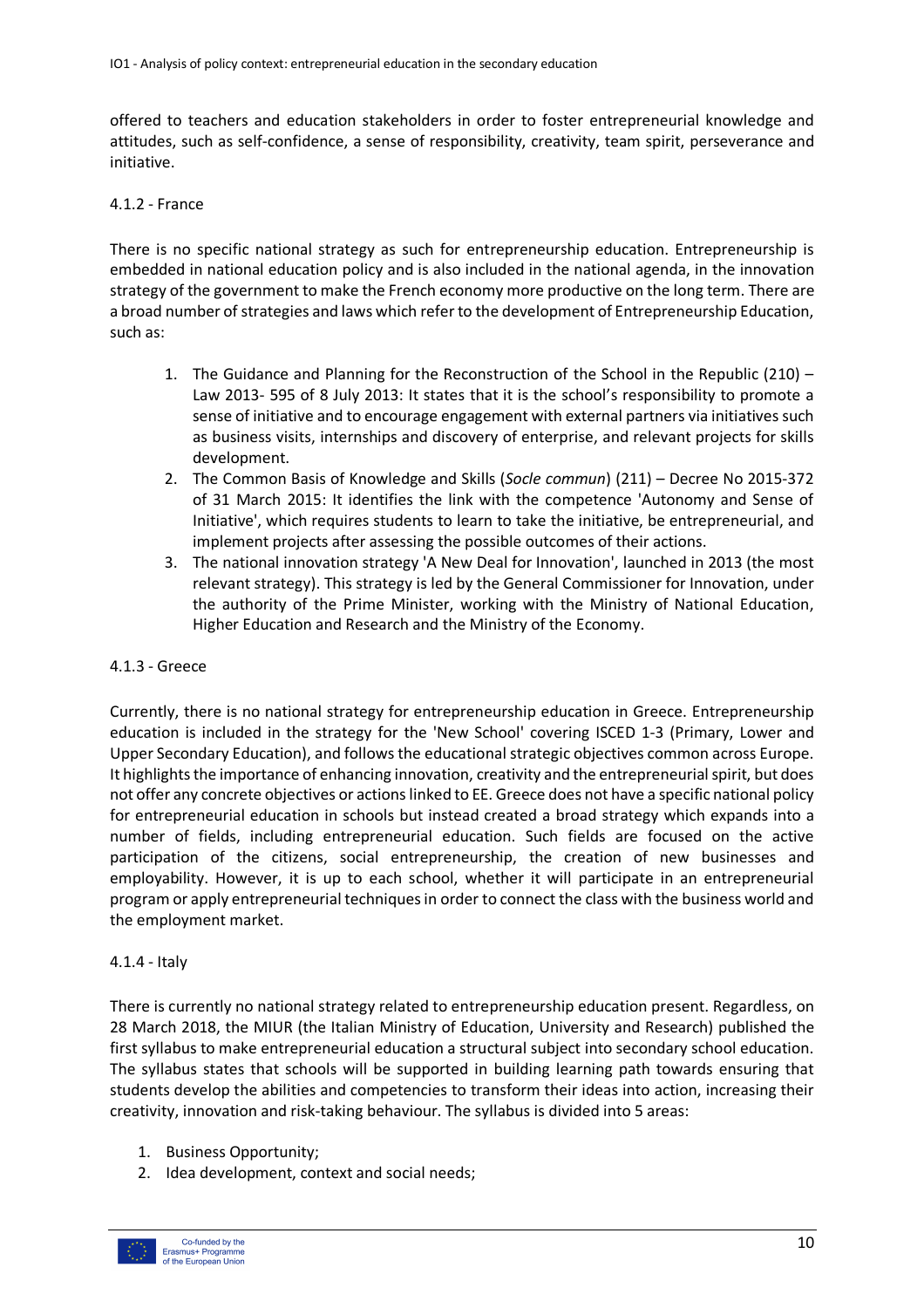- 3. From the idea to the market: resources and competencies;
- 4. Market analysis;
- 5. Economic citizenship.4

#### 4.1.5 - The Netherlands

In 2008, the Dutch government created a program on education and entrepreneurship in order to stimulate the development of entrepreneurial skills, attitude and entrepreneurship within education. The program focused on the entire education system, from primary to tertiary education. The programme generated the following results**:**

- An increasing number of educational institutions in the Netherlands which have integrated entrepreneurship in education into policy, organization and curriculum.
- More pupils and students behave entrepreneurially, are positive about entrepreneurship. It was found that some start their own company within 5 years after completing their education.

The program consists of 7 action lines:

- 1. The implementation of the regulation Education Network Entrepreneurship and supervision of the executive projects. A total of 87 projects were awarded.
- 2. Supervision of 6 Centres for Entrepreneurship. These are partnerships between universities and colleges with the business community.
- 3. Facilitating a wide choice in training for teachers<sup>5</sup>
- 4. Certification of entrepreneurial education.
- 5. A program for top students with a great entrepreneurial ambition: Scholarship Program on Entrepreneurship.
- 6. Research and Impact assessment to measure the effects of the policy and the program.
- 7. Creating awareness about entrepreneurship education and facilitating knowledge sharing.<sup>6</sup>

A total of 87 subsidy projects were awarded between 2009 and 2012. On the website established as part of the program, teachers can find educational programs to use in their classes. The program is currently closed and no new initiatives have started.<sup>7</sup>

#### 4.1.6 - Romania

The most relevant national strategy is the "Strategy for the Development of the Small and Mediumsized Enterprises Sector and for the Improvement of the Romanian Business Environment Horizon 2020". This covers the period 2014-2020 and addresses all educational levels. The current strategy is also correlated with other programmes, strategies and projects developed by Romanian Government institutions. For example, in 2016, the Ministry of National Education issued the National Strategy for Education and Professional Development 2016-2020 (EFP). According to this national strategy, the extension of EE is a priority strategy.

4.1.7 - Spain

 $\overline{a}$ 

<sup>7</sup> https://www.rvo.nl/subsidies-regelingen/actieprogramma-onderwijs-en-ondernemen



<sup>4</sup> http://www.miur.gov.it/-/pubblicato-il-sillabo-per-l-educazione-all-imprenditorialita-nella-scuola-secondaria- <sup>5</sup> http://www.grijpdebuitenkans.nl/

<sup>6</sup> www.gewnederland.nl and www.ondernemend.nu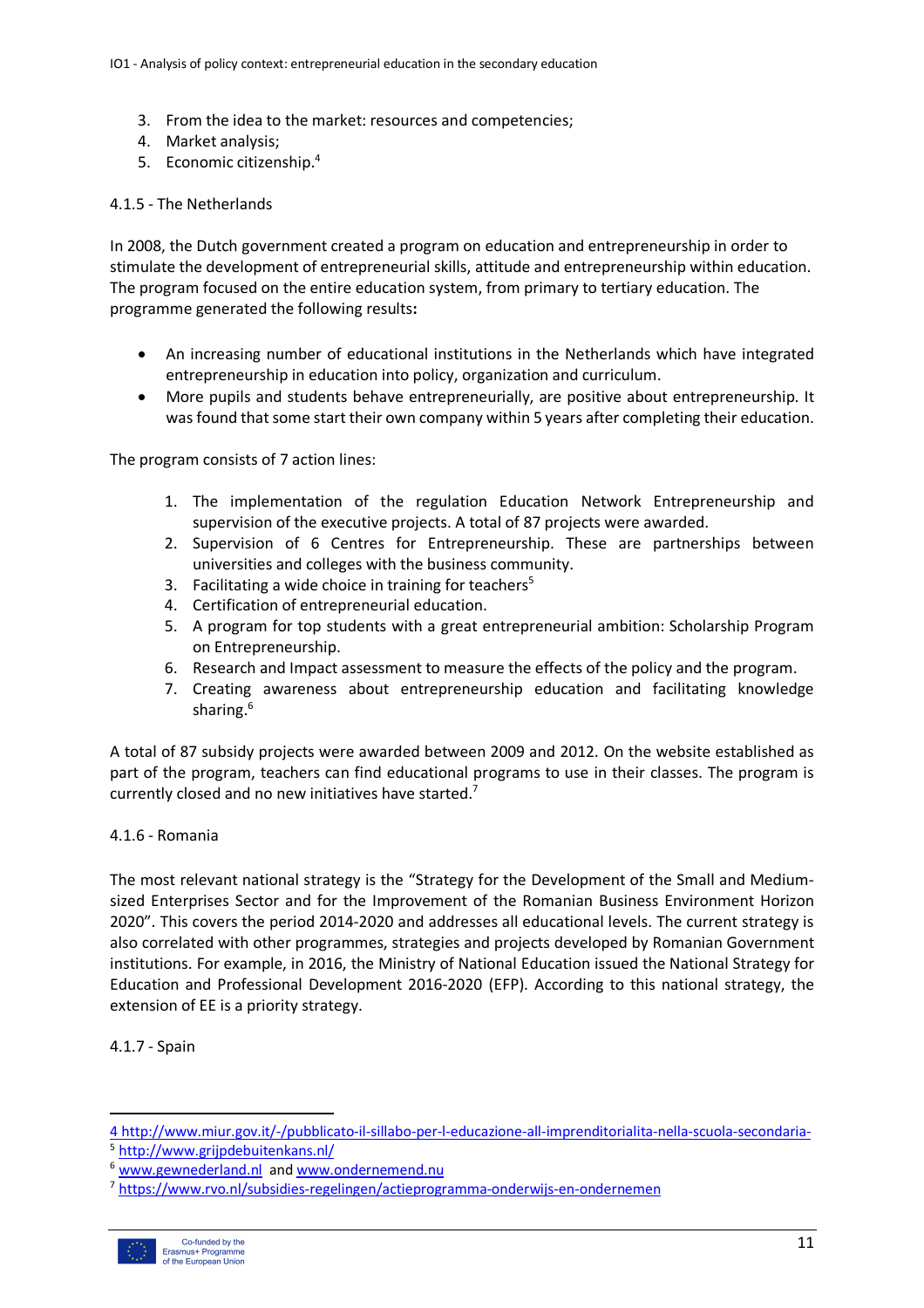The Spanish Educational Administrations promotes a series of measures for students that will encourage them to take part in activities which will strengthen their entrepreneurial skills, such as creativity, initiative, teamwork, self-confidence and critical thinking.

#### 4.1.8 - Summary

Overall, this analysis shows that some countries have specific strategies used to develop entrepreneurship education, while in others such tools are part of broader educational or economic strategies. In the countries where such individual strategies have not yet been developed, freestanding initiatives may pave the way for future developments. Closer cooperation between stakeholders in education and business is to be used as an important instrument to promote and implement entrepreneurship education, the aim of such cooperation being to enable students to discover the world of work and prepare them for their own future career choices.

## **4.2 - Financial resources**

Entrepreneurship in Education is about inspiring entrepreneurial potential. People need the mindset, skills and knowledge to generate creative ideas, and the entrepreneurial initiative to turn those ideas into action, but for this is necessary a special financial support.

## 4.2.1 - Belgium

By funding different initiatives concerning entrepreneurship education, the government seeks to offer sufficient support to those schools that would like to integrate entrepreneurship into their educational practices. The training actions under Enterprising generations 2015-2020 have been funded by the European Social Fund (ESF) program for French-speaking Belgium.

#### 4.2.2 - France

The government has launched a strategic funding initiative (through the *Programme d'Investissement d'Avenir*) for projects to develop a culture of entrepreneurship and innovation (20 million EUR over five years).8 The project will run from 2014 to 2019 and finance various projects up to 50% by *Caisse des dépots et Consignation* and co-financed by corporate partners, public institutions (including funds from the Ministry of National Education, Higher Education and Research), and/or EU programmes. This funding stream supports projects that run for either three or five years since July 2015. The aim is to identify and support the most strategic initiatives to improve the culture of innovation and entrepreneurship among young people at all levels, significantly increasing the number of students experiencing entrepreneurship education. The lead was taken by the General Commissioner for Innovation, under the authority of the Prime Minister, working with the Ministry of Education, Higher Education and Research and the Ministry of Economy. The government also has a specific separate budget for the entrepreneurship education strategy.<sup>9</sup>

# 4.2.3 - Greece

There are currently little to no financial resources from the state and no specific guidelines to this orientation.



 <sup>8</sup> More information under the following links:

http://www.education.gouv.fr/cid2770/le-socle-commun-de-connaissances-et-de-competences.html http://www.legifrance.gouv.fr/affichTexte.do?cidTexte=JORFTEXT000027677984andcategorieLien=id http://www.education.gouv.fr/pid25535/bulletin\_officiel.html?cid\_bo=87834<br><sup>9</sup> More information on: https://www.na.org.mk/tl\_files/docs/eplus/eurydice/2016pub/195EN.pdf pg 59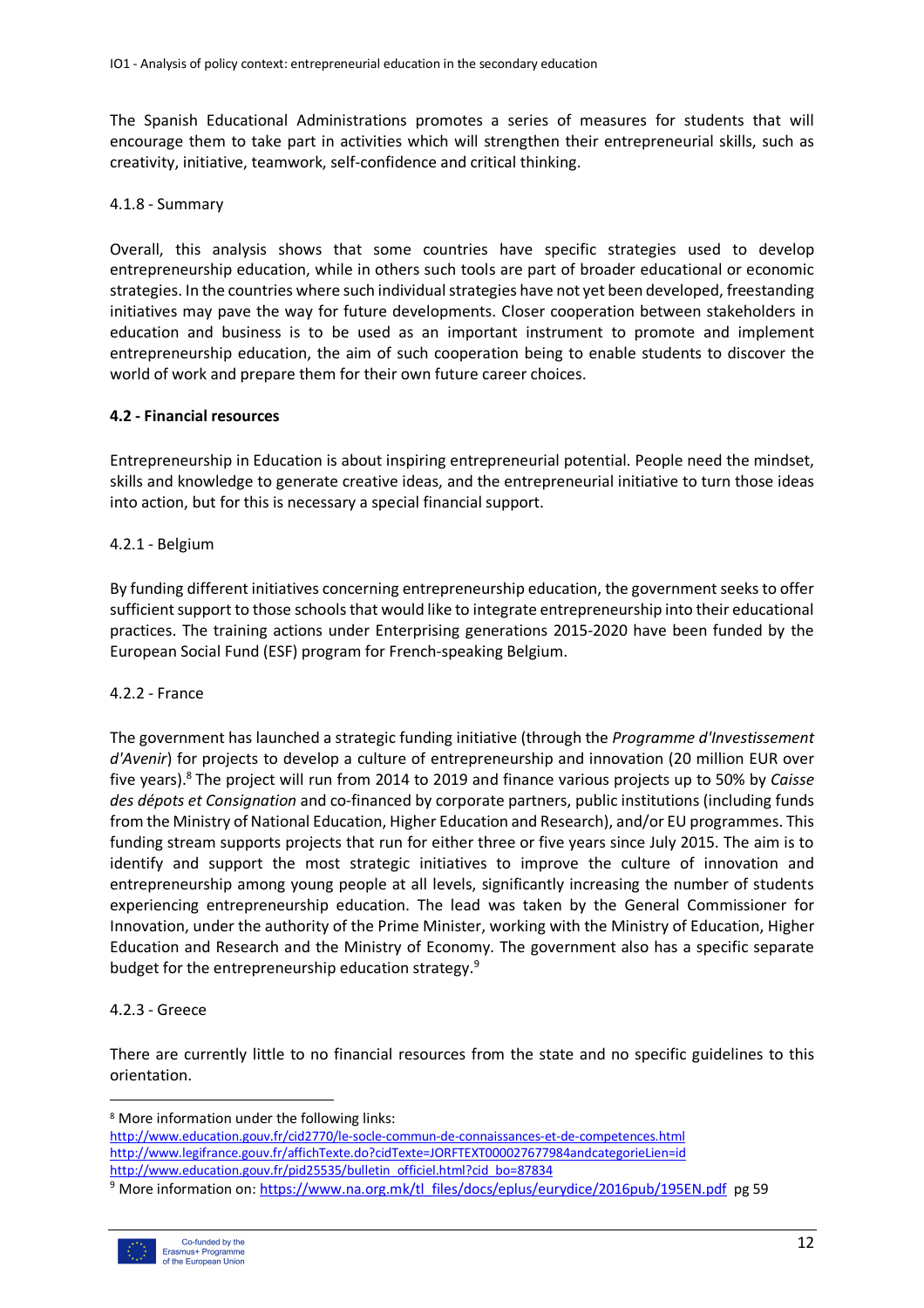#### 4.2.4 - Italy

According to the MIUR, Italy is planning to finance 50 million EUR for the development of entrepreneurial education in schools in formal education (PON 2775)<sup>10</sup>.

#### 4.2.5 - The Netherlands

In 2008, the Dutch government created the program "Education and Entrepreneurship". A total of 87 subsidy projects were awarded between 2009 and 2012. The program is closed now and no new initiatives have been created since.

#### 4.2.6 - Romania

Entrepreneurial Education is financed from the national budget. There is no separate budget for entrepreneurship education. Apart from national funding, EU funding is an available support for EE via the Structural Funds and the Erasmus +Programme (period 2012-2020), for example, the ROMANIA-START UP programme.

## 4.2.7 - Spain

There is no exclusive budget for entrepreneurship education, which is included in the training plan of Mandatory Secondary Education (E.S.O.) The Government of Spain through The Ministry of Education, Culture and Sport is responsible for the budget.

#### 4.2.8 - Summary

This survey shows us that there are different policy approaches for entrepreneurship education which facilitate funding for entrepreneurship education programmes and encourage partnerships between existing actions and initiatives as appropriate to better leverage resources and expand impact.

#### **4.3 - Training programmes**

A number of international, regional, national, and local actors are taking part in the global experiment of entrepreneurship education (EE) and entrepreneurship education and training (EET). Today, EET is recognized as an established field of study, growing in parallel with the interest of policymakers and students. Taken as a whole, EET represents both academic education and formal training interventions that share the broad objective of providing individuals with the entrepreneurial mindsets and skills to support participation and performance in a range of entrepreneurial activities. EET encompasses a heterogeneous array of interventions, including formal academic education programs as well as standalone training programs.

#### 4.3.1 - Belgium

The implementation of the strategy runs through different sub-projects and partnerships such as:

• Teacher placement activities for secondary school pupils and their teachers to promote a more positive exchange between schools and companies. In this case, teachers are offered a practical experience in a private company, while the organisation that provides these

 <sup>10</sup> http://www.miur.gov.it/-/pubblicato-il-sillabo-per-l-educazione-all-imprenditorialita-nella-scuola-secondaria-

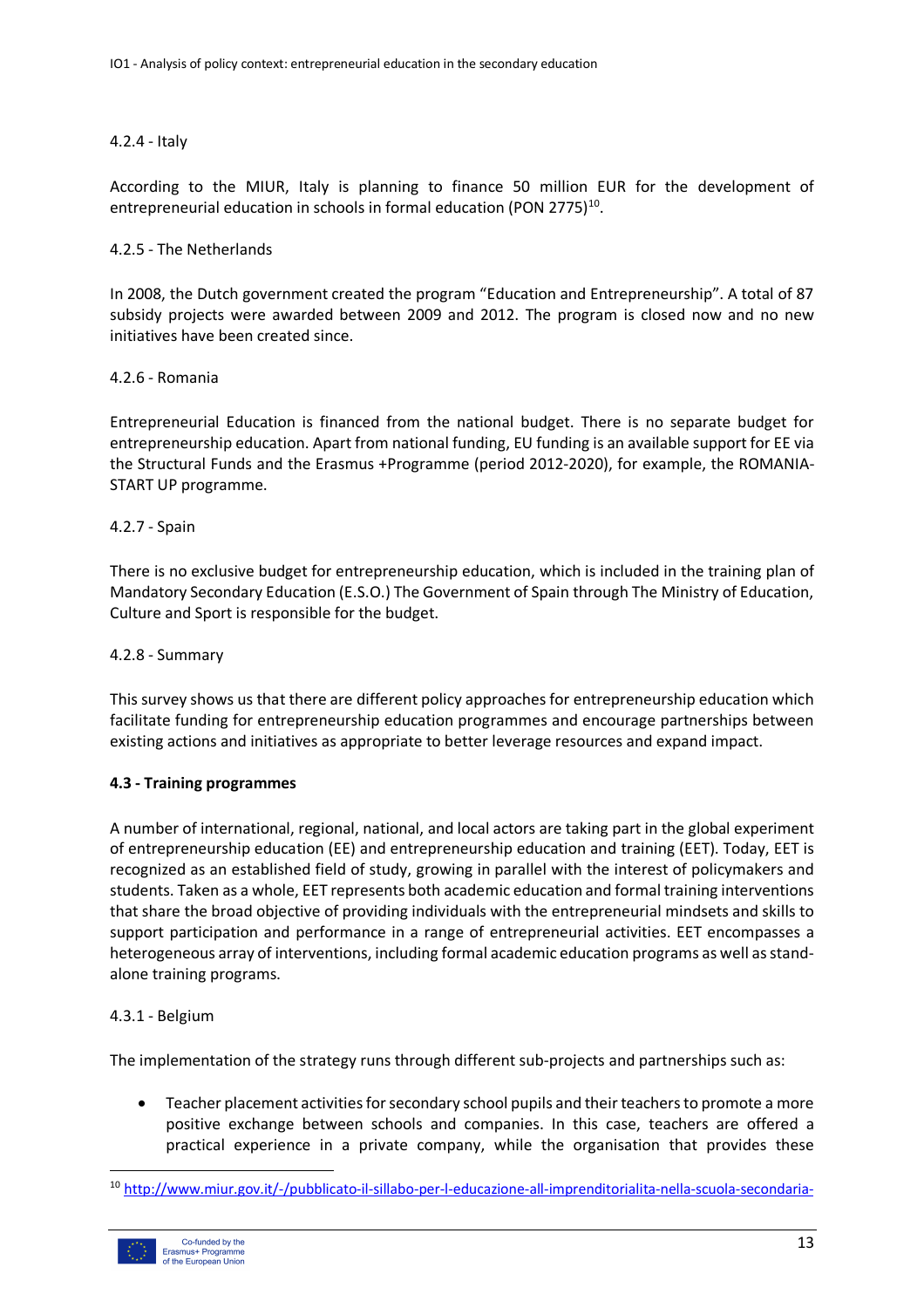substitution activities provides an expert to takes over the group of pupils and offers them different modules on entrepreneurship.

- Facilitating partnership between education providers and businesses by setting up new forms of knowledge transfer and establishing collaboration between at least one school and one or more businesses, or a business federation or organisation.
- *Competento*, a virtual knowledge centre offering teachers a large database of materials, such as policy and research reports, course materials, screening instruments, and events for teachers at all levels.
- The Partnership between Flanders Innovation & Entrepreneurship and Vlajo (JA Flanders) and *Stichting Onderwijs & Ondernemen* (SO&O), both intermediary organisations, with a focus on bringing entrepreneurship education into schools. Both Vlajo and SO&O, have a portfolio with different educational methods and programmes. Schools can sign in on their own initiative. Some schools are encouraged to do so through their educational networks.

*Flanders*: there is close collaboration with dedicated actors on the ministry level collaborating with a broad range of stakeholders and trying to motivate and create the best conditions for those teachers and schools that are interested in entrepreneurship education. Since the government in Flanders cannot impose teaching methods, the strategy used is to focus on creating possibilities for the students who are interested in entrepreneurship and making sure that the importance of entrepreneurial spirit and entrepreneurship is recognised by the schools, teachers and other stakeholders. On the other hand, by funding different initiatives concerning entrepreneurship education, the government seeks to offer sufficient support to those schools that want to integrate entrepreneurship education into their practices. Some of the actions implemented through this action plan focus on:

- Learning networks: networking opportunities for schools so that educational institutions can learn from each other.
- Support local partnerships ('ecosystems'): in student cities, aimed at enterprising young people, focusing on embedding entrepreneurial education in schools on the one hand and an enterprising culture on the other. Actors in these partnerships include the local institutions for higher education, local government, student associations, the local business world, and others relevant organizations, such as local youth organizations.

Knowledge sharing and communication: further attention is paid to building and sharing knowledge about entrepreneurial education, in particular by the Competento Knowledge Center. *Wallonia*: three training courses have been offered to educators:

- The course *Pédagogie entrepreneuriale* (Entrepreneurial pedagogy) allows teachers to appropriate pedagogical approaches to entrepreneurship education in the context of the topics of social innovation and digital society.
- The course *Ecole entrepreneuriale* (Entrepreneurial school) has a more systemic approach by focusing on ensuring teachers' active participation in the formation of an entrepreneurial school environment where schools are important actors in the economic environment.
- The course *Création d'activité* (Creation of activities) aiming at raising awareness, acquisition and transfer skills and knowledge related to the creation and development of companies.

# 4.3.2 - France

Entrepreneurship education is explicitly recognized and integrated as a cross-curricular objective in secondary education. Therefore, discovery sessions of professions and training, which are integrated in the educational programme, are offered, while entrepreneurship education is part of optional subjects that students can choose. Moreover, an exploration of companies and professions at class is

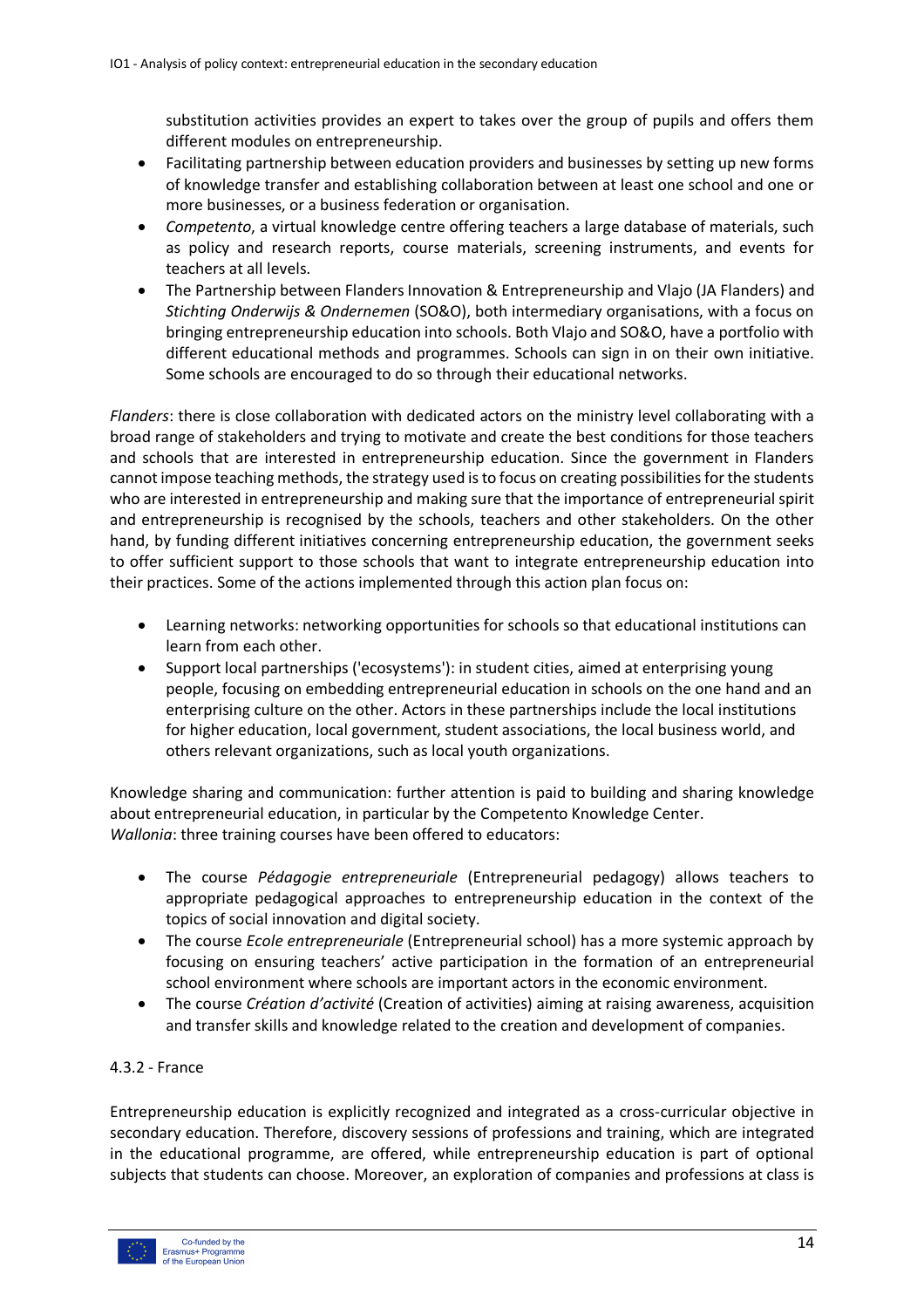included. Entrepreneurship education is part of the optional subject 'Economic and social sciences'.11 There is also a project-based work for the students, but only for the first year of secondary education. In parallel to this programme, the governmental programme EPA (Junior achievement) targets young people and pupils.

# 4.3.3 - Greece

The most common entrepreneurial training program in which schools in Greece participate is the Junior Achievement Project that is applied in Greece under the auspices of the Ministry of Education.

## 4.3.4 - Italy

In 2012, a survey launched by the Eurobarometer on Entrepreneurship in the EU and beyond registered that, when the respondents were asked whether they had ever taken part in any course or activity relating to entrepreneurship at school, Italy resulted as one with the least positive answers (16%). After 2016, the Ministry of Education launched professional development projects in order to increase the skills of teachers of general and vocational upper secondary schools and technical institutes working on *alternanza scuola-lavoro* training pathways. Each school and school network are able to start professional development pathways for teachers of all subjects, including entrepreneurship education; however, no information is available on how many do so for EE.

## 4.3.5 - The Netherlands

One of the action lines of the program Education and Entrepreneurship is facilitating a wide choice of training for teachers. The programme is closed but the materials are still available for teachers.

#### 4.3.6 - Romania

This CPD provision was developed based on a project co-funded by the European Social Funds, with 600 teachers trained during the project (2007-2013). Within the follow-up project "Training the Teachers in the Vocational and Technical Education – Services Field of Study for Extending the Modern Interactive Method of the Training Firm", 15 regional centres have been established to disseminate the teaching materials and methodology developed within the project, supported by central authorities.

# 4.3.7 - Spain

The Spanish RD 1105/2014, December 26<sup>th</sup>, which states the basic curricula on Mandatory Secondary Education (E.S.O.) and High School, establishes as an objective to assist the students in "developing an entrepreneurial spirit, self-confidence, participation, critical thinking, personal initiative, problem solving, decision taking and assuming responsibilities".

At national level, the Mandatory Secondary Education (E.S.O.) offers an array of courses such as *Iniciación a la actividad emprendedora y empresarial* (Introduction to entrepreneurial and business activity) during the first study cycle as well as during the fourth and last academic year of Mandatory Secondary Education. This course provides students with the possibility to have access to the Applied Teaching modality. Both courses are related to the competence "developing entrepreneurial initiative

 <sup>11</sup> http://www.education.gouv.fr/cid2770/le-socle-commun-de-connaissances-et-de-competences.html http://eacea.ec.europa.eu/education/eurydice/documents/thematic\_reports/135EN.pdf pg 49

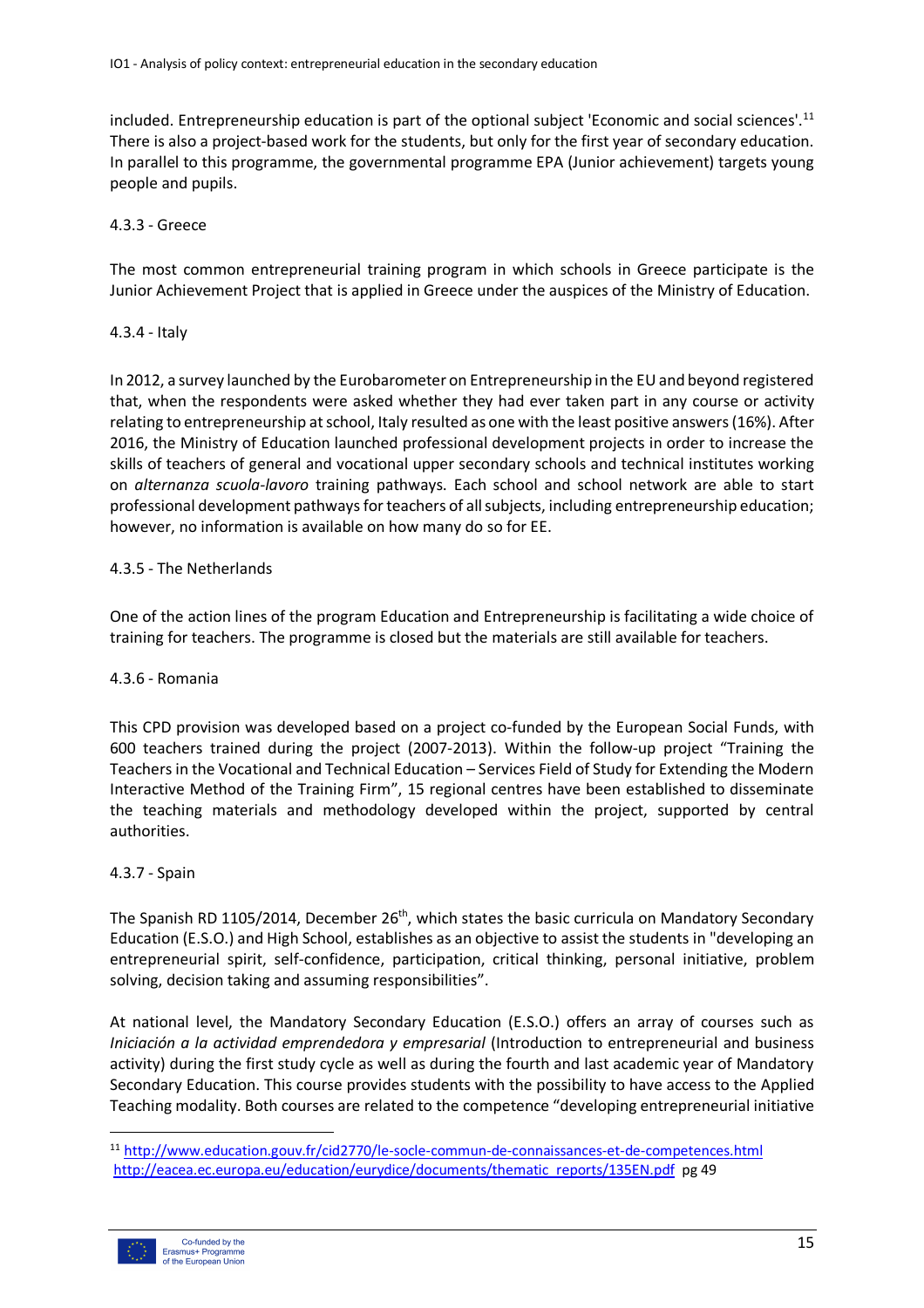and entrepreneurial skills" and are organized in three blocks: personal autonomy, leadership and innovation, and business project and finance. This competence is part of all the subjects of the different educational stages.

At High School, the promotion of entrepreneurial skills was addressed strictly by subjects such as Business Economics. Other optional subjects were added at a later stage at regional level, and this contributed significantly to the development of skills and attitudes related to the basic competence "Autonomy and Personal Initiative", such as in the case of Fundamentals of Administration and Management or Research Project.

The module Business and Entrepreneurship was added to the Spanish RD 1147/2011, July 29<sup>th</sup>, which sets the regulations for Vocational Training Education *(Formación Profesional)*. Since then, all Vocational Training courses include basic information on how to properly create and manage business, employability, innovation and creativity in the workplace. Entrepreneurship is also included in the subject Training and Labour Orientation (FOL), as well as in several modules of Administration and Management, Trading and Marketing.

## 4.3.8 - Summary

The current picture of entrepreneurship education in these partner countries is viewed in context: they have started to invest in what can be seen as a prerequisite for the successful the training and support of teachers- delivery of entrepreneurship education.

## **4.4 - Guidelines**

The practical implementation of entrepreneurial education depends on teachers, schools, and local educational authorities. Central authorities can support teachers through the provision of central guidelines and/ or teaching materials, but this is more or less visible in the partnership countries.

# 4.4.1 - Belgium

There are no guidelines available for Belgium as of now.

#### 4.4.2 - France

The central authorities have developed guidelines for entrepreneurship education, sometimes in cooperation with other stakeholders.12 One of the guidelines created is the *Parcours avenir,* which is a school-based career guidance programme including meetings with entrepreneurs and learning about business.

4.4.3 - Greece

There is no national policy regarding training programmes, guidelines and centres of expertise. Guidelines are more common for general upper secondary and school-based IVET (about a third of countries/regions) than for the lower education levels. In Greece, case studies are widely used in order to understand better the concepts of unemployment, inflation, laws of supply and demand and so on.

<sup>&</sup>lt;sup>12</sup> These are the different platforms of the initiatives to spread teaching materials and guidance, from the government or other organizations: https://www.na.org.mk/tl\_files/docs/eplus/eurydice/2016pub/195EN http://www.education.gouv.fr/cid51643/mene1005147a.html http://cache.media.education.gouv.fr/file/special\_2/24/1/economie\_gestion\_44241.pdf

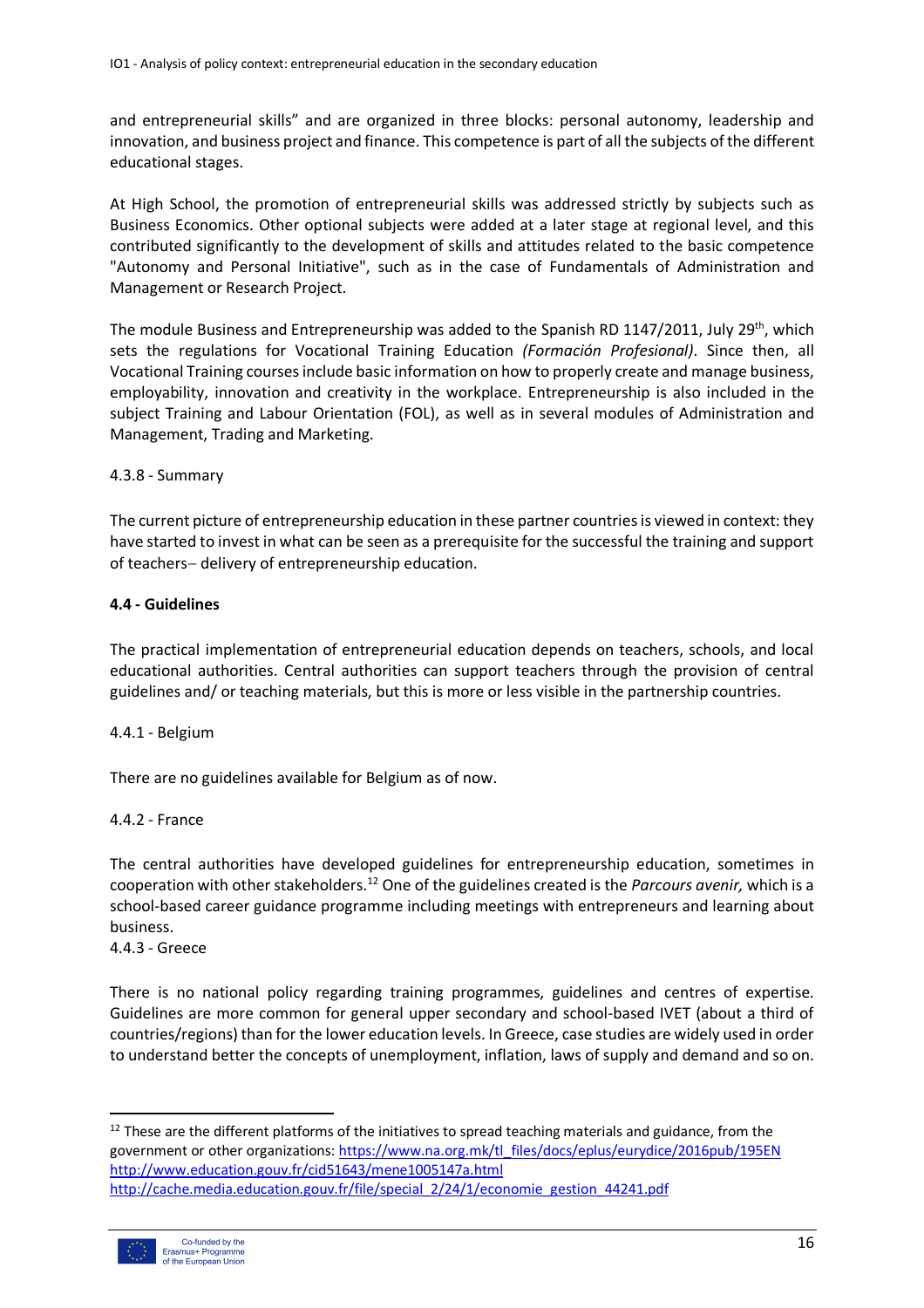In particular, when entrepreneurship education is taught within the framework of the subject called 'Project', students learn how to bring a business idea from concept to reality.

#### 4.4.4 - Italy

There are no official guidelines from the government.

#### 4.4.5 - The Netherlands

There are no official guidelines from the government. There are materials available from the program Education and Entrepreneurship.

#### 4.4.6 - Romania

Teaching guidelines complete the information included in the core school curriculum and may provide more detailed support such as schemes of work, lesson plans, examples of good practice, case studies. Guidelines are provided for implementing EE in the curriculum using annual calendar planning. In February 2018, a web portal was launched, TAXEDU, within a programme co-funded by the European Parliament and European Commission, aimed at students (9-17 years old) and young adults, which offers attractive opportunities to learn about taxes.<sup>13</sup>

#### 4.4.7 - Spain

The Organic Law 8/2013, December  $9<sup>th</sup>$ , on the improvement of quality education seeks to "[...] improve employability and boost entrepreneurial skills among students". The curriculum for the formative years addresses a wide set of competencies, objectives, contents and evaluation criteria in education with the objective to boost the development of an entrepreneurial attitude, as well as the competencies needed for creating and developing a successful business, fostering equal rights and awareness of ethical values.

The current education law is drawn from the Recommendation of The European Parliament and of The Council of December 18th 2006 on key competencies for lifelong learning (2006/962/CE). There are currently seven key competencies, such as the "Sense of initiative and entrepreneurship" which requires the development of "attitudes that result in a change of mindset that promotes entrepreneurship, creativity, risk-taking and project managing". There is a growing tendency on concepts regarding the business sector including "an array of skills, knowledge and attitudes on work market, economy management and business processes".

#### 4.4.8 - Summary

This analysis shows that roughly one-half of partnership countries have specified that they provide practical guidelines to help teachers implement entrepreneurship education. These form part of the guidelines for the subjects in which entrepreneurship education is integrated or can be linked to entrepreneurship education as a cross-curricular objective. The existing guidelines for entrepreneurship education stress networking amongst different forms of education, business and industry, organisations, administrative and political decision-makers and pupils/students' families. These networks develop the objectives and content of education, learning environments and an active culture, which enhance the learner's entrepreneurial skills and life management.

 <sup>13</sup> https://europa.eu/taxedu

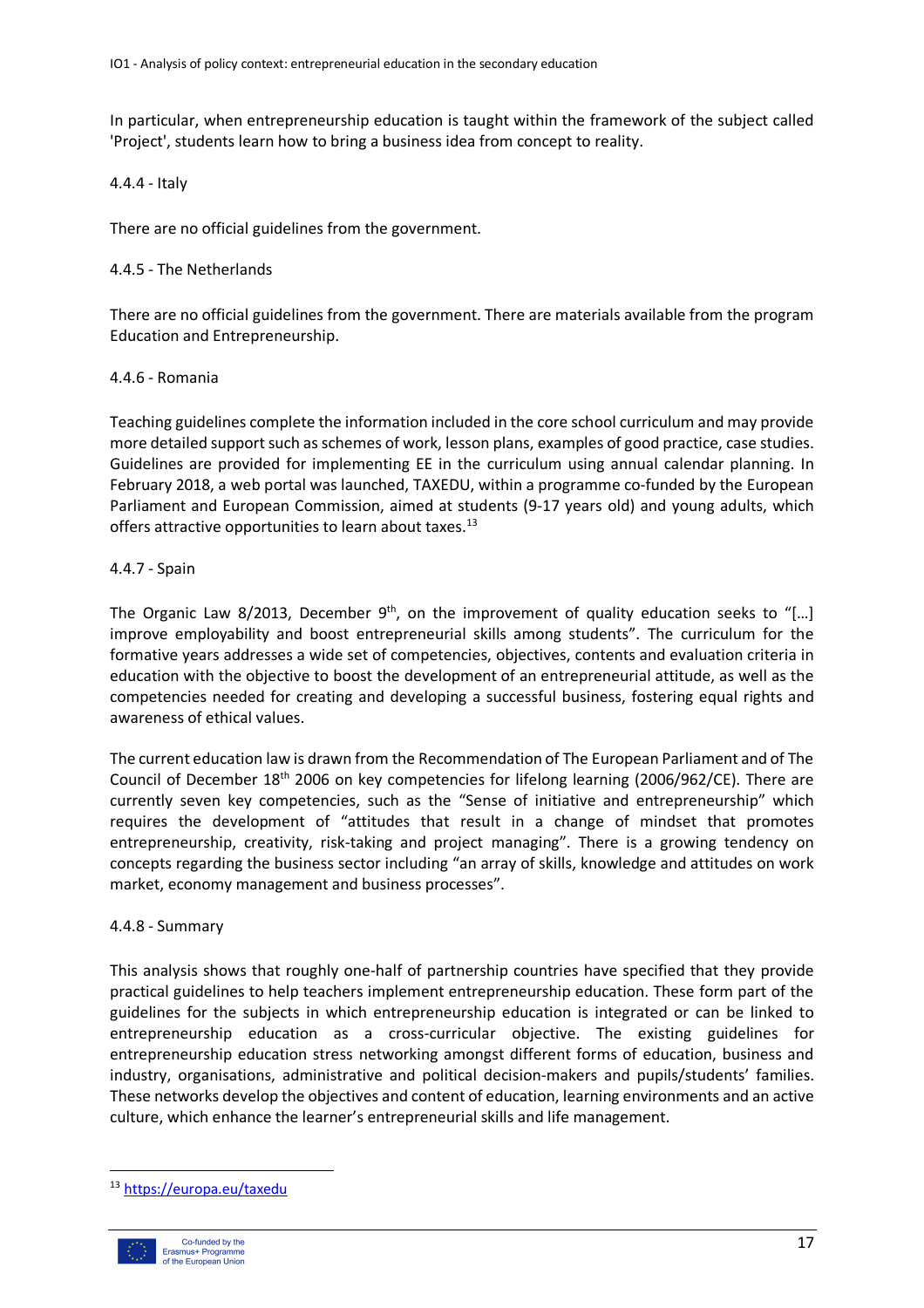# **4.5 - Teaching materials**

Teachers are in the middle of the educational changes. Thus, teachers need to be equipped with the right skills, knowledge and attitudes to be able to provide their students with new curricula, pedagogies and learning environments that they will need if they are to acquire entrepreneurial competencies. How should teachers be educated? What should be done in the initial phases of teachers' education and for their professional development? What type of support do teachers need in their schools? The answers to these questions can be identified through our survey results.

# 4.5.1 - Belgium

*Flanders:* Competento is a virtual knowledge centre offering teachers a large database of materials, such as policy and research reports, course materials, screening instruments, and events for teachers at all levels.

# 4.5.2 - France

The main type of support for teachers provided by central authorities is through the funding or development of teaching materials. Among these initiatives, the Observatory for Teaching Practices in Entrepreneurship Education (OPPE – *Observatoire des pratiques pédagogiques en entrepreuneriat*) is the most significant. This initiative was created in 2001 in order to gather information and experiences on entrepreneurship education in upper secondary education. The observatory was originally conceived as a collaborative initiative between the former Ministry for Youth, Education and Research, the Ministry for Economy, Finances and Industry, the Agency for the development of Enterprises (APCE – *Agence pour la création d'entreprises*), and the Entrepreneurship Academy. Hosted by the APCE, the OPPE portal has now become a resource bank for entrepreneurship education. The OPPE also organizes annual conferences on the subject.<sup>14</sup> Other centres of expertise supported by central authorities take part in the provision and elaboration of materials as well.<sup>15</sup>

# 4.5.3 - Greece

In the teaching material in the curriculum for secondary education, there is a lesson on the principles of economic and political theory that provides students with some basic terms and ideas on how the modern world works. There is institutional autonomy for the integration of entrepreneurship institution in initial teacher education. Information concerning possible CPD provision is not available at a central level. Central authorities do not provide guidelines for entrepreneurship education.

# 4.5.4 - Italy

In Italy, the training materials available for teachers regarding entrepreneurial education (business development and development of an entrepreneurial mindset) mainly stems from a European Project – ICEE – Innovation Cluster on Teachers Training. The main result of this project in Italy is the

http://eduscol.education.fr/pid31668/l-offre-stages-courts-cerpep.html http://www.entreprendre-pour-apprendre.fr



 <sup>14</sup> https://www.na.org.mk/tl\_files/docs/eplus/eurydice/2016pub/195EN.pdf pg 104 <sup>15</sup> Provision of teaching materials and networking: https://www.afecreation.fr/pid11493/qu-est-ce-que-l-oppe.htmlC=173&espace=5 http://eduscol.education.fr/cid60290/respire-le-reseau-social-de-l-innovation.html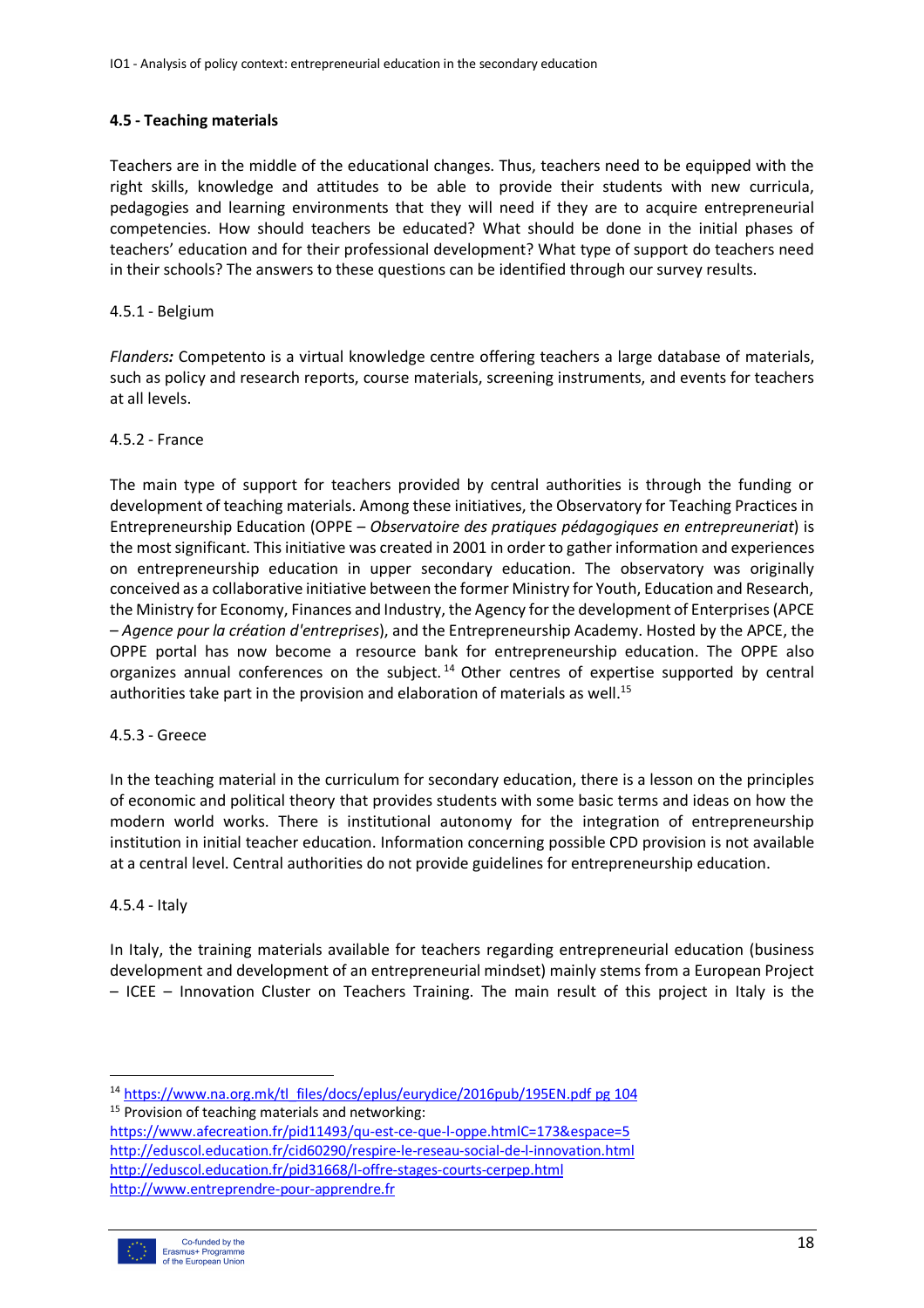Teacherpreneur: a LAB of 6 hours about entrepreneurial education divided into workshops to share methods and instruments $^{16}$ .

#### 4.5.5 - The Netherlands

Teachers can find educational programs to use in their classes on the website www.ondernemend.nu, which was part of a national program.

#### 4.5.6 - Romania

This CPD provision was developed based on a project co-funded by the European Social Funds, with 600 teachers trained during the project (2007-2013). Within the follow-up project "Training the Teachers in Vocational and Technical Education – Services Field of Study for Extending the Modern Interactive Method of the Training Firm", 15 regional centres have been established to disseminate the teaching materials and methodology developed within the project supported by central authorities.

CPD courses are mainly offered by the Teacher Training Centres (CCD), which are specialized training institutions at a county level. Other training provisions are supported by county school inspectorates, universities or by the Ministry of National Education. These include national programmes or those organised in partnership with bodies such as NGOs. Some teachers in Romania participate in training activities delivered or supported by international institutions or organisations such as the European Council or wider European Union programmes.

#### 4.5.7 - Spain

The nation-wide platform *Procomún. Recursos Educativos en Abierto* (Procomun: Open Educational Resources) is an online resource for teachers that offers complementary formation and provides a helpful tool to share knowledge and educational resources, fostering innovation and entrepreneurship related teaching techniques. On the other hand, as stated in the official records, there are plenty of guidelines on pedagogical approaches, teaching techniques and evaluation methods. In the European Union Order ECD/65/2015, January 21<sup>st</sup>, the relations among the different competencies, contents and established evaluation criteria on Primary Education, Secondary Education and High School are lavishly described; a series of guidelines on the methodological approach for each study cycle is also included. Simultaneously, every Autonomous Region carries out a Regional Plan on Permanent Teacher Training that includes a huge bulk of activities on entrepreneurship focused on the use of innovative methodologies (Project Based Learning, active learning, cooperative learning, and meaningful learning), as teacher training does not address entrepreneurship education.

#### 4.5.8 - Summary

The previous examples give an idea of the variety of teaching materials for implementing entrepreneurship education. Nevertheless, some common features also appear. Entrepreneurship education generally builds on active and participatory teaching methods. Its main characteristics are the practical, project-based approach, promoting practical experience through workshops, cooperation with different organisations and enterprises, including learning settings outside school, and last but not least the hands-on approach of setting up and running student firms. It is interesting

<sup>&</sup>lt;sup>16</sup> Educazione all'imprenditorialità e alternanza scuola lavoro, elementi centrali di una strategia per avvicinare scuola e mondo del lavoro, DIDAMATICA 2017, Livia di Nardo, Anna Brancaccio e Massimo Esposito; http://innovation-clusters.icee-eu.eu/ICEE/Teacher-Training/Teacherpreneur

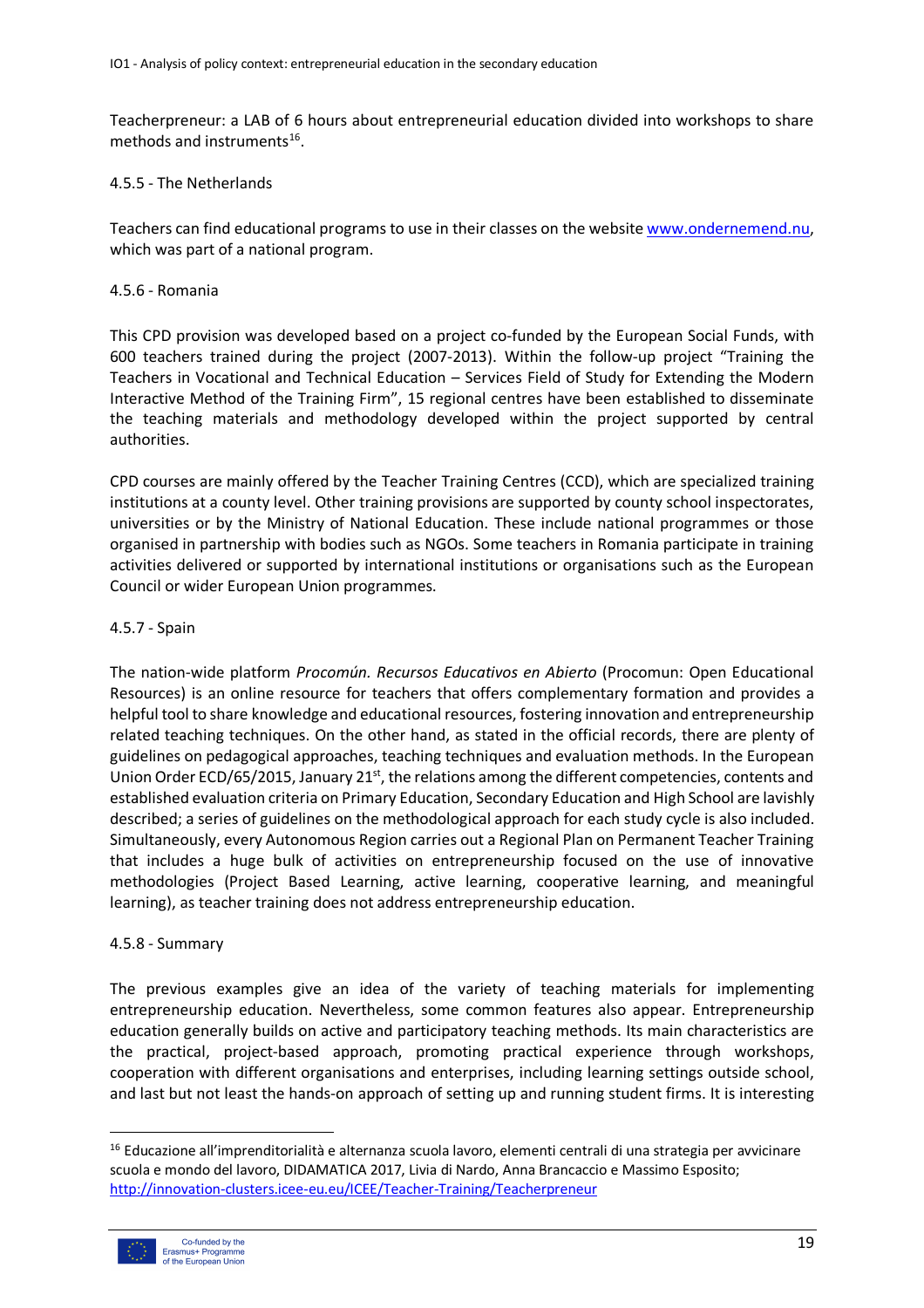to note that in several countries, implementation strategies and teaching materials for entrepreneurship education are being provided and developed in partnership between different ministries (e.g. education or finance), organisations mandated by the government, private non-profit organisations and in cooperation with the business world.

#### **4.6 - Centres of expertise and/or teacher networks**

The objectives of the EU are to create dynamic models for entrepreneurship education, to enable networking between developers of entrepreneurship education, and to support teacher educators by contributing to the development of pedagogies, strategies and curricula for teacher education in entrepreneurship. Entrepreneurship is networking, since it is a socially oriented learning. As well as developing effective strategies for community collaboration, it is also important to ensure that opportunities are made available for schools to cooperate with one another.

Partnership, networking and good practice exchange should be supported at local level, and such measures can help schools to develop mutual support mechanisms. These can help them to learn from one another's experiences, and perhaps to pool resources and share connections with local communities, including entrepreneurs. Opportunities for networking should also be developed at European level. The network aims to improve the valorisation and dissemination of teacher education policies, methods and instruments to stimulate entrepreneurship in (vocational) education and training and to enhance the transfer of entrepreneurial competencies to young people and adults. Network activities include:

- Supporting a transnational network on entrepreneurial education, linking up with other networks in the field.
- Setting up innovative projects in the area of entrepreneurial education such as, for example, transnational benchmarking.
- Organising Study Visits, Transnational Events and Regional Activities in the field of entrepreneurial education and training.
- Maintaining an internet-based Transnational Knowledge Centre on entrepreneurial education and training and supporting the LinkedIn SEET Group.
- Facilitating discussion amongst stakeholders, including policymakers, organisations with a responsibility to promote the implementation of entrepreneurial education and practitioners.

#### 4.6.1 - Belgium

The action plan aims to foster an entrepreneurial attitude among students and boost competences to consider entrepreneurship as a realistic future choice. In order to do this, the plan identifies four priorities:

- supporting the development of the entrepreneurial spirit in students;
- creating opportunities for practical entrepreneurial learning;
- increasing people's motivation to become entrepreneurs;
- ensuring that teachers show entrepreneurial spirit.

Actions address the need for a common understanding of entrepreneurship, support for teachers (including methods, networks and placements in the industry), communicating with all partners and ensuring that learning progression takes place across education levels and phases of teacher education.

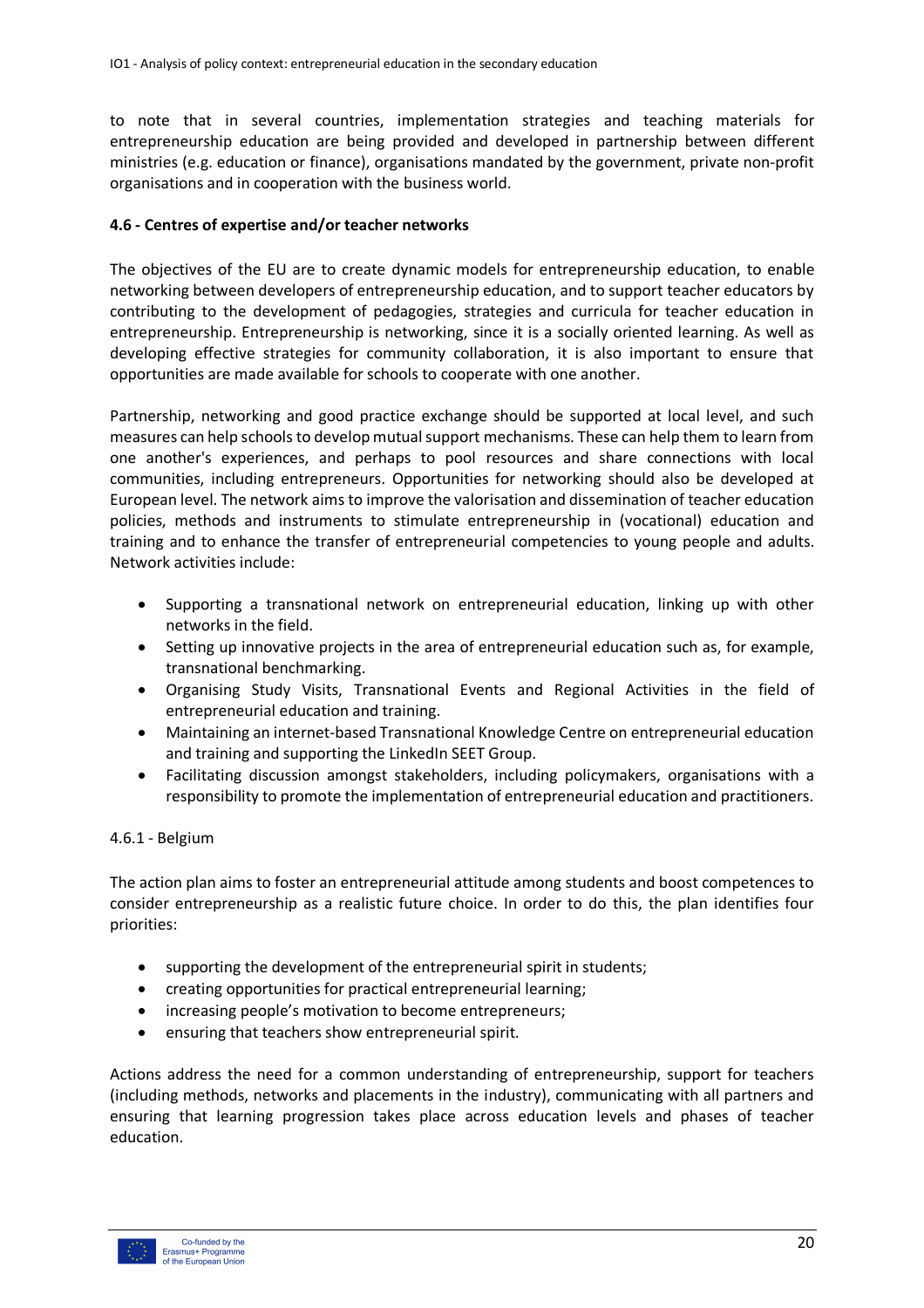The partnership between Flanders Innovation & Entrepreneurship and Vlajo (JA Flanders) and *Stichting Onderwijs & Ondernemen* (SO&O), both intermediary organisations, focuses on bringing entrepreneurship education into schools. Both Vlajo and SO&O have a portfolio with different educational methods and programmes. Schools can sign in on their own initiative, and some are encouraged to do so through their educational networks. In Belgium, learning networks are networking opportunities for schools so that educational institutions can learn from each other.

#### 4.6.2 - France

Networking between teachers is encouraged and actively used in France. Networking opportunities are often promoted on the sale websites used by governments and institutions to provide and distribute teaching materials.<sup>17</sup> There are other agencies involved in the sharing expertise regarding entrepreneurial knowledge such as the Centre for Study and Research on Partnerships with Businesses and the Professions (CERPEP – *Centre d'études et de recherches sur les partenariats avec les entreprises et les professions*). This centre is a key player in providing CPD in entrepreneurship education in France.

#### 4.6.3 - Greece

There is no national policy regarding training programmes, guidelines and centres of expertise.

#### 4.6.4 - Italy

There is no national policy regarding training programmes, guidelines and centres of expertise. There are different schools and educational organisations which have networks, but there is no specific mention of any network of school teachers regarding entrepreneurial education.

#### 4.6.5 - The Netherlands

The Education and Entrepreneurship Network links existing networks in the field of entrepreneurship education from primary education to academic education. In the Education and Entrepreneurship Network, not only do educational networks participate, but also networks of organizations and institutions that are closely involved in this. The objective of the partners in this network is to exchange and connect initiatives, experiences and knowledge. In order to further develop the many initiatives and embed entrepreneurship education in the entire education column, the partners in the network ensure that this information is available on www.ondernemend.nu.

#### 4.6.6 - Romania

In November 2017, on the Ministry of Education's initiative, a national network for teachers was created, where resources for various subjects can be published. This network also included EE. *Educational Open Resources* (EOR) is an online platform where teachers can share their experiences, examples of good practice etc. At the level of County School Inspectorate, there are guidelines on EE published by teachers on RED.<sup>18</sup>

<sup>18</sup> www.isjis.ro



<sup>17</sup>https://www.na.org.mk/tl\_files/docs/eplus/eurydice/2016pub/195EN.pdf pag 17 http://www.education.gouv.fr/cid51643/mene1005147a.html http://cache.media.education.gouv.fr/file/special\_2/24/1/economie\_gestion\_44241.pdf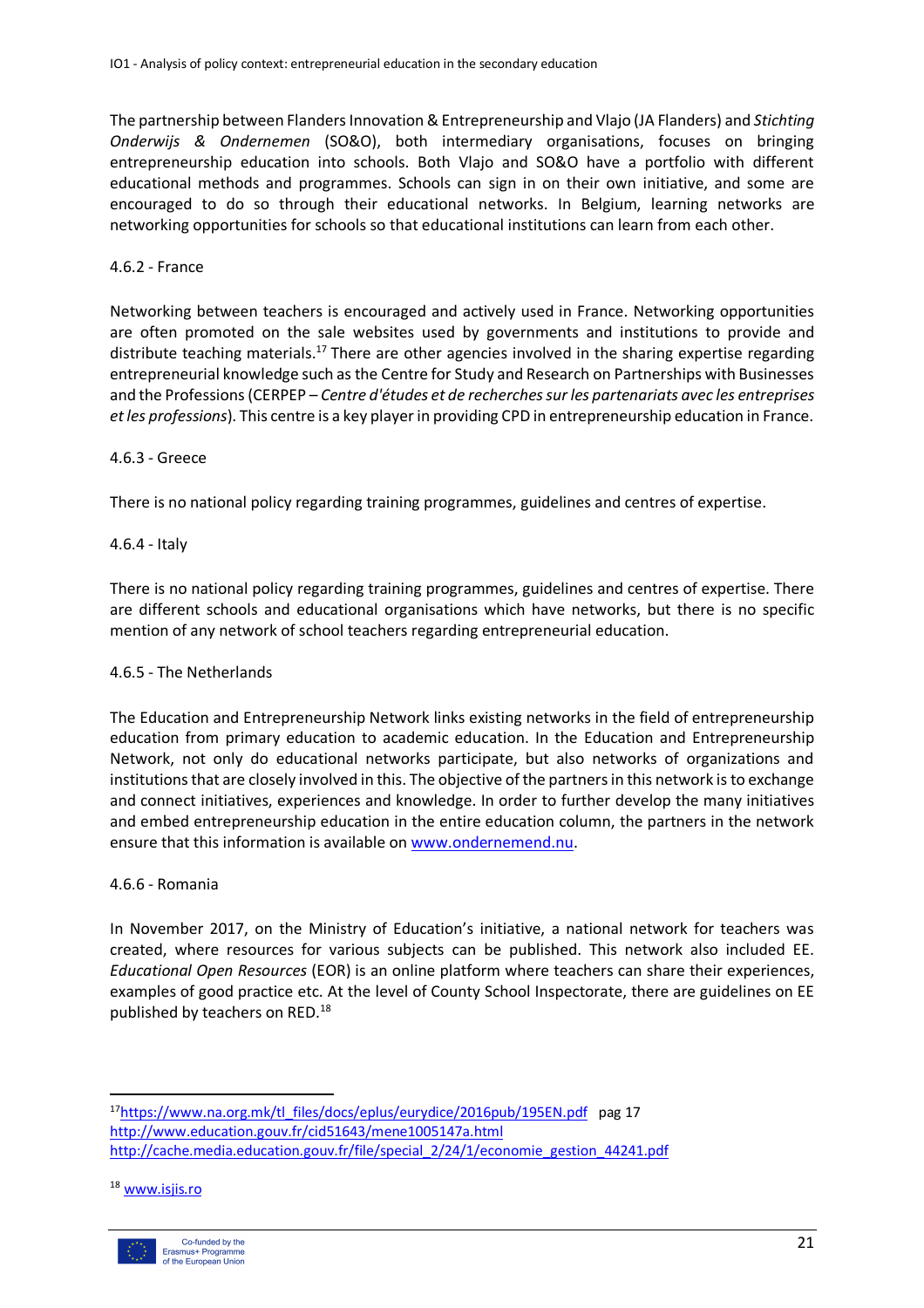# 4.6.7 - Spain

There is a wide network for Teacher Training and Educational Innovation Centers (CFIE). For example, in the region of *Castilla y León* there are sixteen centres available to teachers whose main objective is to cover the training and updating needs of teachers from a didactic and pedagogical perspective. These networks activities include counselling, training, as well as online or face-to-face training.

# 4.6.8 - Summary

The previous examples of strategies and initiatives show that the promotion of entrepreneurship can be tackled from different directions such as formal education, youth, life-long-learning and employability. In some cases, these strategies explicitly encourage educational reforms to incorporate entrepreneurship education. The opportunities for networking and mutual exchange should be provided at all levels from the local to the European scale.

The EU can also add value by enhancing networking and exchanges between practitioners and specialists, through a variety of mechanisms in which the Commission has built a high level of experience over the years. The outcome of these activities would be to enhance the overall quality of teacher education for entrepreneurship by supporting and encouraging teacher education practitioners to engage in European level mobility and exchange of experience. Increased mobility and networking at European level would aim to foster the development of self-sustaining communities of interest. Such groups can support continuous improvement and innovation on teaching methods, and also help to disseminate their practice and enthusiasm to new teachers.

# **4.7 Entrepreneurial education and its inclusion in curriculum**

Entrepreneurship education can be integrated into general education in different ways. This can be done through a cross-curricular approach, by integrating it into existing subjects, or introducing it as a separate curriculum subject. Although most countries explicitly recognize entrepreneurship education at least to some degree in primary and secondary education, the overall pattern of provision changes significantly from one school level to another.

# 4.7.1 - Belgium

The German-speaking community of Belgium explicitly recognises entrepreneurship education as part of the framework curriculum at primary and secondary education. In addition, at secondary schools, for students who choose an economic field of study, entrepreneurship skills are integrated into the subject entitled 'economy'.

#### 4.7.2 - France

The most relevant network at the moment is *RESPIRE – Réseau d'échange de savoirs professionnels en innovation, en recherche et en experimentation*, which aims to support the development of collaborative work and to create communities of practice, also on the issue of 'enterprise in schools'.  $19$  This network was created in 2012 by the Ministry of Education and has over 3 600 active members.

#### 4.7.3 - Greece

<sup>&</sup>lt;sup>19</sup> http://respire.eduscol.education.fr now in https://www.viaeduc.fr/login

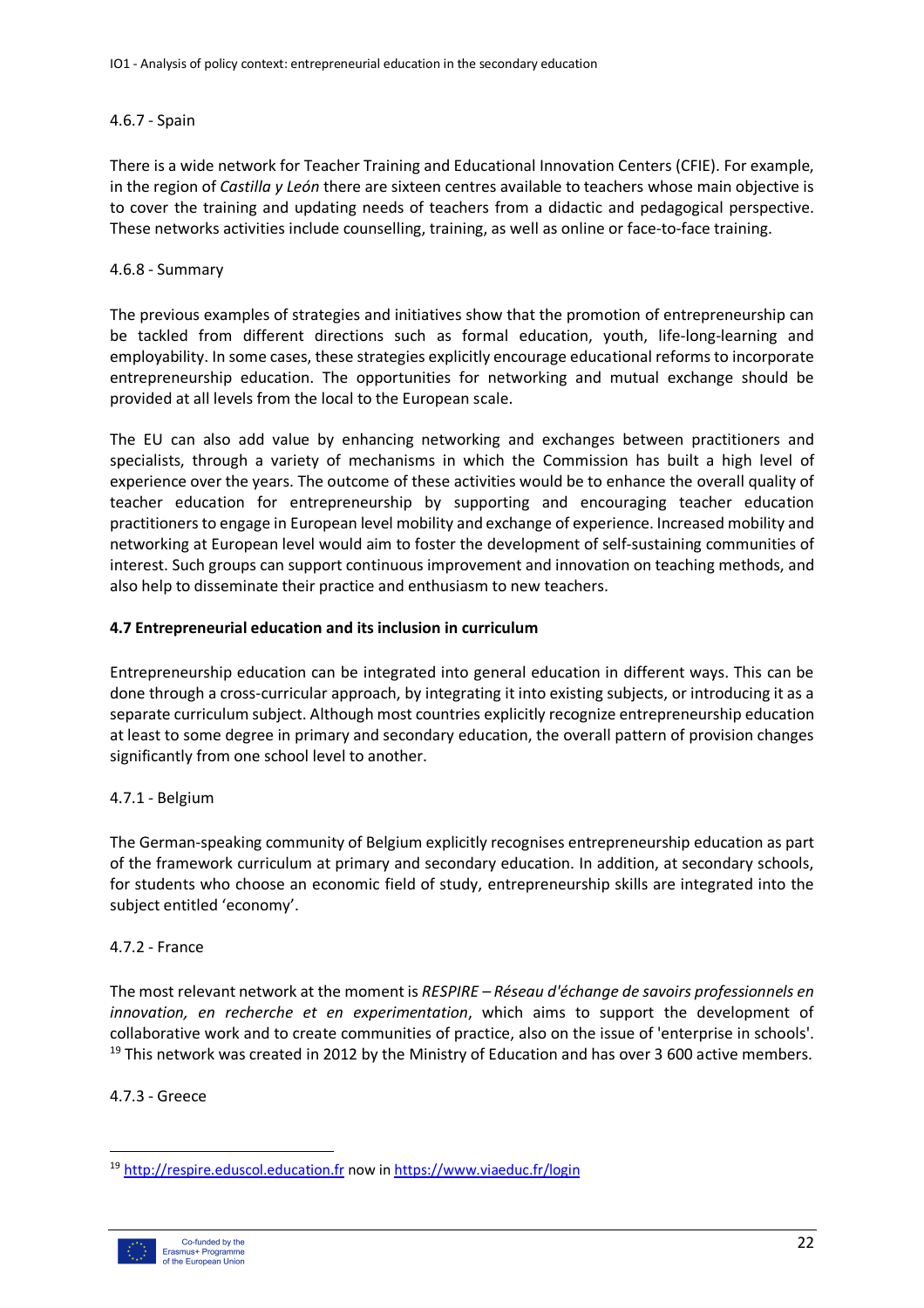At ISCED 1 (Primary Education), teachers take into consideration pupil experiences and use their own knowledge to implement actions that aim to develop the competencies related to entrepreneurship education. At ISCED 3 (Upper Secondary Education), EE is taught in the separate compulsory subject 'Innovation and Entrepreneurship' for third-year students in school-based initial vocational upper secondary education following the Management-Economy strand. It is also integrated into the compulsory subject 'Civics Education' for first and second-year students. In some schools, entrepreneurship education is included in the compulsory subject 'Project', which is delivered in both general and vocational education. Where relevant, students may be awarded the international Entrepreneurial Skills Pass.

#### 4.7.4 - Italy

Following the UNESCO classification of Education level (ISCED), at ISCED 1 (Primary Education) and 2 (Lower Secondary Education), Italy adopts the *Modello sperimentale di certificazione delle competenze* (Experimental Certification of Competences). At ISCED 3 (Upper secondary education) and Initial Vocational Education and Training (IVET) level, in Italy one must consider these 3 options; 'Law and Economic' subjects, *Alternanza scuola-lavoro* and other external courses and activities*.* Whereas the first option needs very little clarification, the other two options deserve a more specific approach. According to the words of Roberto Pardolesi, lecturer of the LUISS Guido Carli University in Rome, "the origins and developments of law and economics (L&E) in Italy can be described as an uneasy but successful enterprise with some shadows, most of which regarding the future. The most telling proxy of the inroad of L&E is probably represented by judicial imprinting."

- The *Alternanza scuola-lavoro*, which translates to 'School-work alternation' is one of the most significant innovation within the law 107/2015. It fosters an innovative teaching method, which helps to consolidate the knowledge acquired at school through practical experience. Furthermore, it tests the attitudes of students *in the field*, to enrich their training and orientate their studies and their future job, in the framework of projects in line with their study plan. As there is no 'national curriculum design' regarding *Alternanza scuola-lavoro,* each school can decide the best training plan according to the current necessities. According to the Eurydice Report on Entrepreneurship Education at School in Europe (2016), each curriculum "is planned, implemented, assessed and evaluated under the responsibility of the learning organisation on the basis of a specific agreement (memorandum of understanding) signed with the partner enterprise or business association, chambers of commerce, public bodies."
- The third option, 'Other', includes all the activities promoted by extra-school organisations and bodies providing a necessary supplement for the Entrepreneurial Education in each step of the Italian Education system. An example is the Italian member of Junior Achievement Worldwide (JA Italia), a non-profit organisation which works with local businesses and associations to "deliver experiential programs on the topics of financial literacy, work readiness, and entrepreneurship to students in kindergarten through high school." (Penny Singer, New York Times). More specifically, JA Italia works with school at every level of Education (from Primary to Upper Secondary) to fill the gaps of the educational system related to Entrepreneurial Education through educational initiatives of entrepreneurship, financial literacy and work orientation. In addition, it provides the abilities and competencies to develop technical and transversal skills. An example of the JA Italia activities in Italy is "Enterprise without Borders", a Junior Achievement initiative aimed at secondary school children to teach the importance of international trade. In the Italian programme, the economic principles underlying the European market are introduced and entrepreneurship is promoted in a global context. Some of the concepts addressed through the concept include trade agreements, balance, value

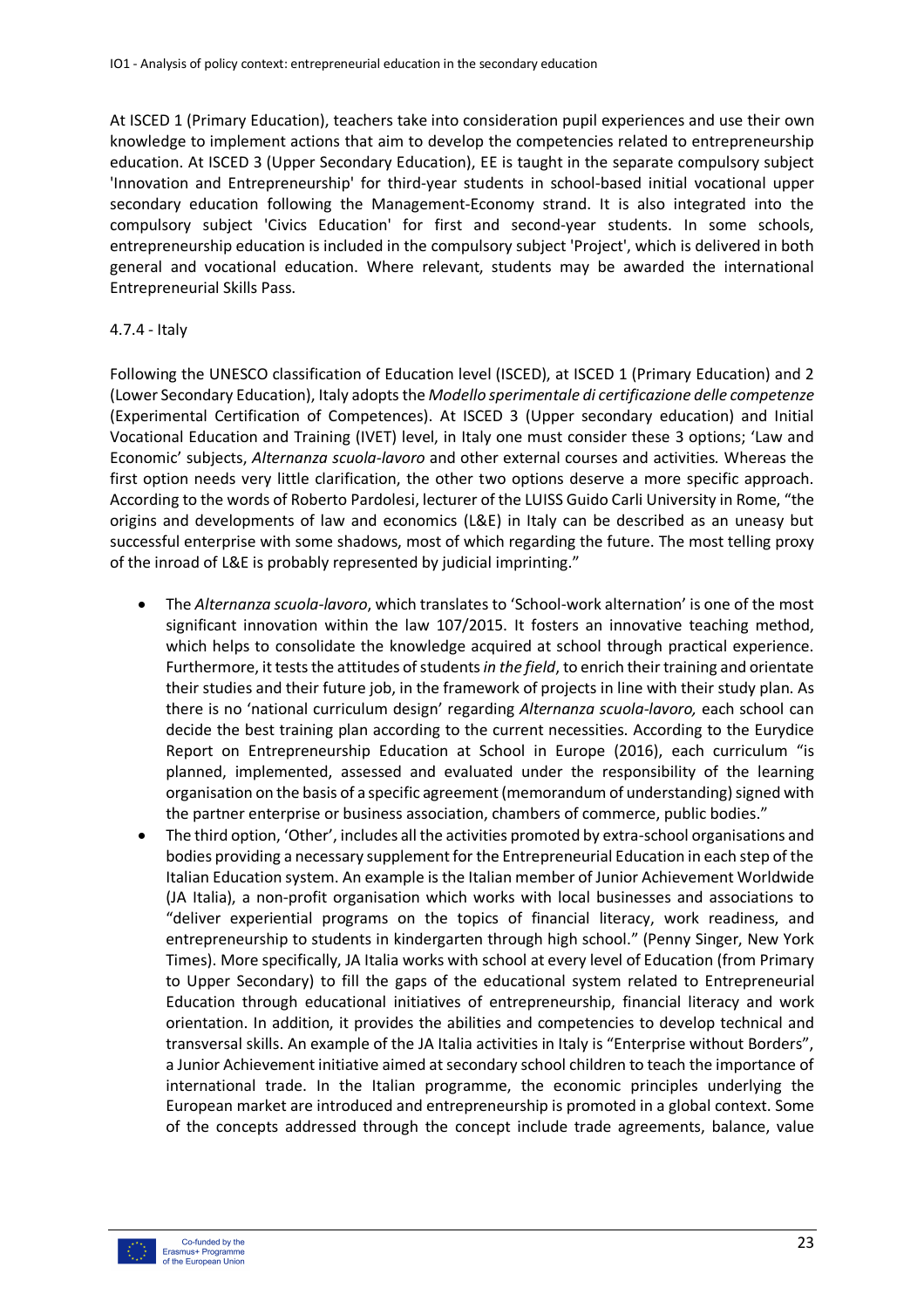chains, cooperation, culture and impact on business, supply and demand, customs, importexport, joint-venture, market leadership, and marketing.<sup>20</sup>

#### 4.7.5 - The Netherlands

For secondary school students who choose an economic field of study, entrepreneurship skills are integrated with the subject entitled 'economy'. In Universities, there are more specific courses/programmes. Lots of entrepreneurial skills are also learned during practice (practice-based learning).

#### 4.7.6 - Romania

Entrepreneurial education is explicitly integrated into the curriculum as a cross-curricular subject, or as a compulsory separate subject and integrated into a range of other subjects. For each subject and year of study, a presentation refers to the eight key competencies, with initiative and entrepreneurship included. During the 10<sup>th</sup> grade, EE is taught as a compulsory separate subject. During the 12<sup>th</sup> grade, EE is taught as a compulsory separate subject, "Applied Economics". In school-based IVET, it is taught as a compulsory separate subject, "Entrepreneurial Education", whereas in the  $11<sup>th</sup>$  grade, as part of three-year vocational education. It is also integrated into the following compulsory subjects: "Personal Development" at preparatory grade,  $1^{st}$  and  $2^{nd}$  grade; "Civic Education" at  $3^{rd}$  and  $4^{th}$  grade; "Technological Education" on  $5<sup>th</sup>$  and  $8<sup>th</sup>$  grade; "Civic Culture" on  $7<sup>th</sup>$  and  $8<sup>th</sup>$  grade, "Financial Education" on 8<sup>th</sup> grade; "Economics" at 11<sup>th</sup> grade. In 2009, curricula were reviewed and approved.<sup>21</sup>

Moreover, in 2017, the new framework plans and curricula for gymnasium were approved.<sup>22</sup> According to these documents, students will study "Financial Education" for the first time in the 8<sup>th</sup> grade. Each school can offer students EE-related optional courses*.* The Ministry of Education offers some topics for middle-school students such as "Economic Education" and "Financial Education" for high-school, which can be found on the programme website. For the 2017-2018 school year, two EE optional courses have been implemented within the rural schools in the county of laşi.<sup>23</sup>

#### 4.7.7 - Spain

Entrepreneurial education is present in all types of curricula.

#### 4.7.8 - Summary

Looking at the general picture, it was found that most partnership countries cover learning outcomes for entrepreneurship at one school level and/ or another. Only a few countries have reported not having any specific learning outcomes for entrepreneurship in their curricula. Moreover, entrepreneurship education in secondary education is more often integrated into optional subjects. Therefore, not all students will achieve the entrepreneurship learning outcomes if they choose not to take the associated subjects.

Some countries stand out in particular as they specify numerous learning outcomes for the various categories of attitudes, knowledge and skills relating to entrepreneurship or because they apply learning outcomes across several school levels. Some categories of attitudes, knowledge and skills are

<sup>23</sup> OMECTS 5817/06.12.2010 and **http://programe.ise.ro/**.



 <sup>20</sup> https://www.schooleducationgateway.eu

<sup>21</sup> OMENCȘ 5097/ 2009

<sup>22</sup> OMEN 3590/5.04.2016, OMEN 3.393/28.02.2017.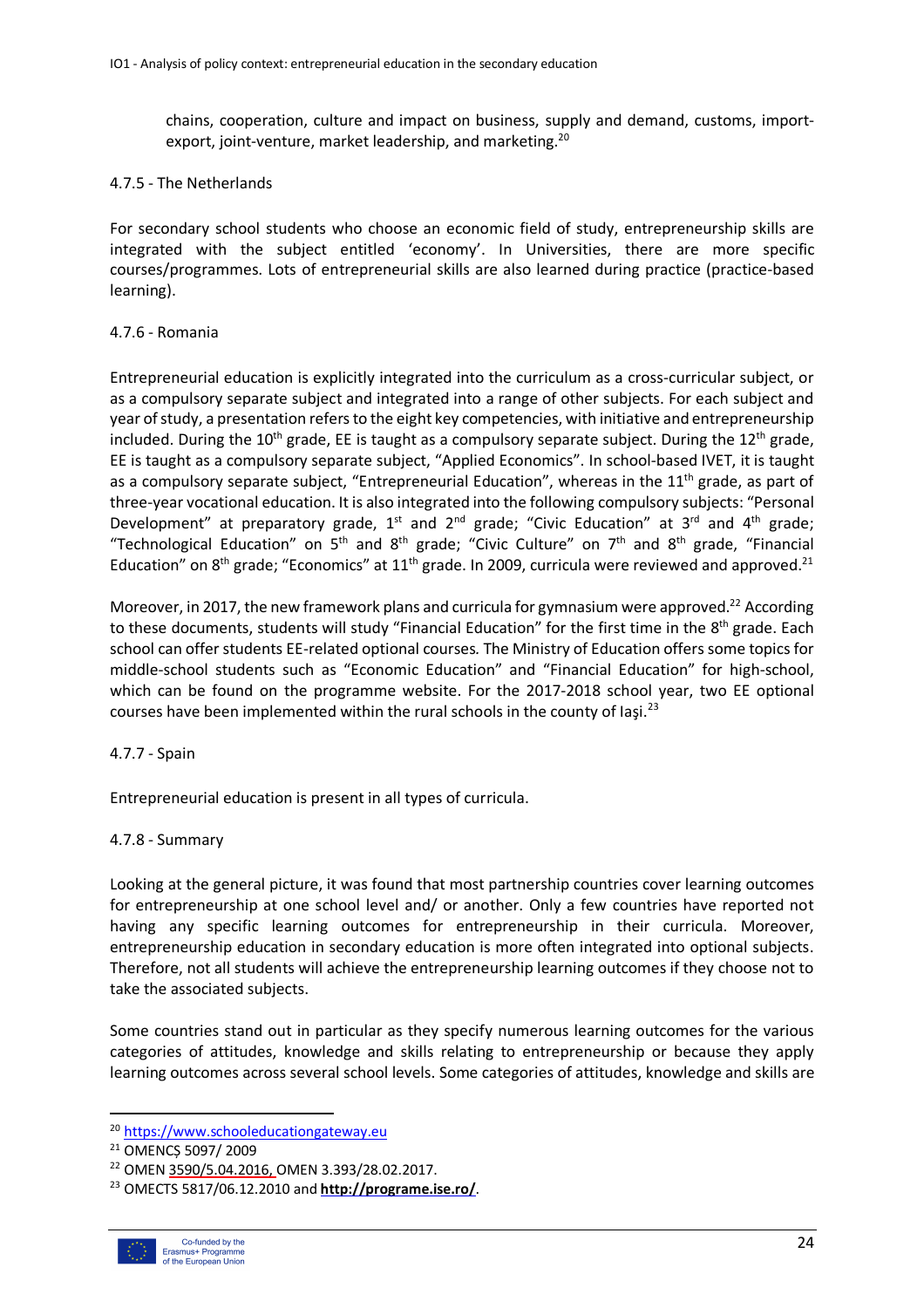already covered in primary schools. All of them are covered in lower secondary education either within the compulsory basic or as part of optional subjects on entrepreneurship education.

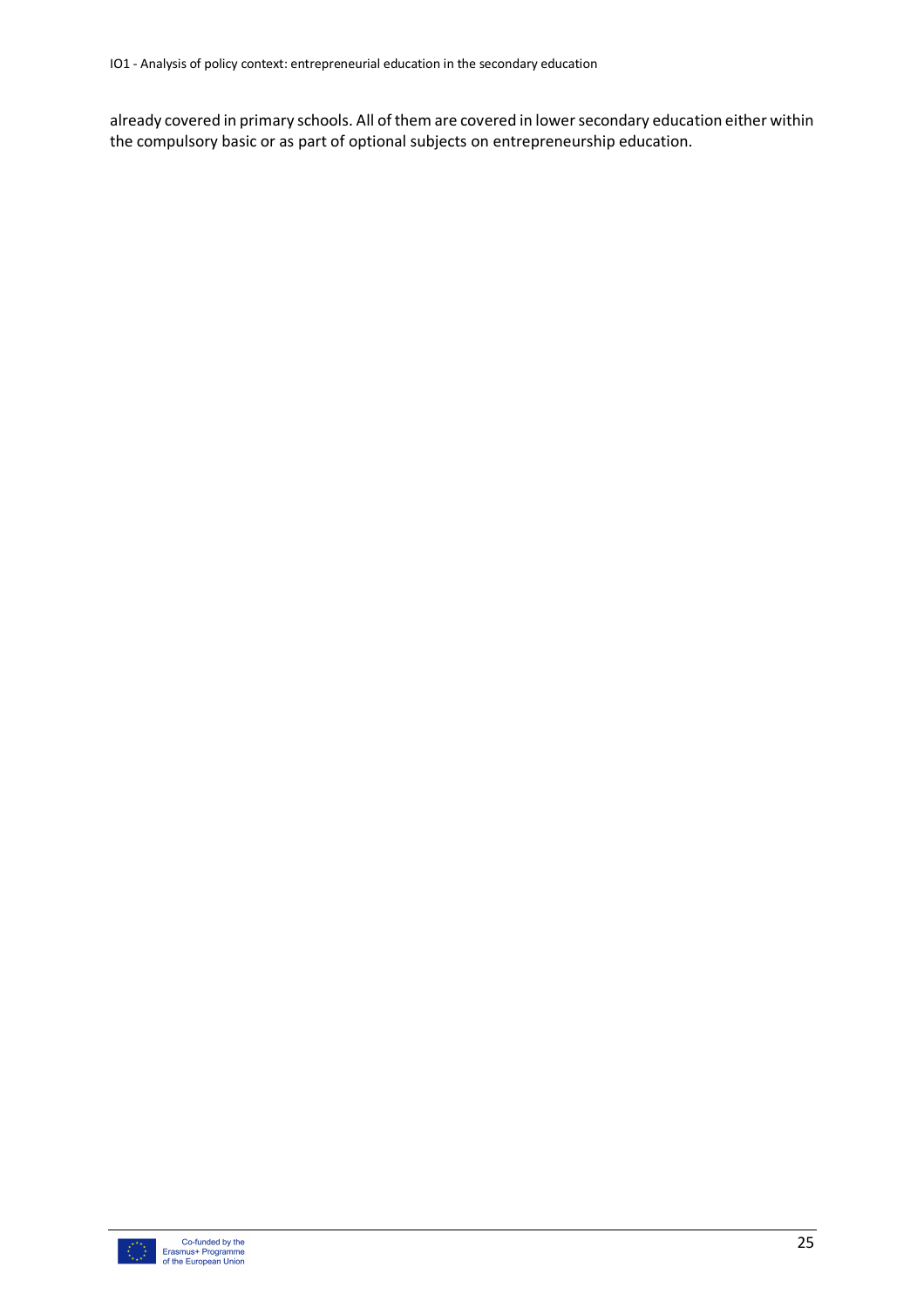# **5 - Conclusions**

With this survey, it was found that there are quite substantial differences among the seven countries considered in terms of entrepreneurial education. In particular:

- 1. When it comes to the **national/regional strategy** regarding entrepreneurial education in the countries in the partnership, 4 of them (Belgium, Netherlands, Romania and Spain) have a specific strategy, and 3 of them (France, Greece and Italy) have only specific initiatives**.**
- 2. **Financial resources** are allocated in 5 countries (3 with a specific strategy, France and Romania), whereas 2 (Greece and Italy) have no financial allocation.
- 3. There is awareness regarding the need for entrepreneurial education in each country and **training programmes** are organized for the interested teachers*.*
- 4. **Guidelines** and **teaching materials** are offered in all countries, except for Greece and Italy.
- 5. There are **centres of expertise** and/or teacher networks in 5 countries (Belgium, France, Netherlands, Romania and Spain), but there is no evidence on this issue in Greece and Italy.
- 6. All countries include entrepreneurial education in the **national curriculum***24,* but there are countries in which EE is introduced as an option course (France, Spain, Romania), **in extracurricular activities25** (France, Italy, Spain, Romania), or in **activities proposed by NGOs, universities, small enterprises** (France, Greece, Spain, Romania).

http://www.education.gouv.fr/cid2770/le-socle-commun-de-connaissances-et-de-competences.html <sup>25</sup> There is a variety of initiatives to awake the students 's interest, such as the "Semaine de l'enterprise" http://www.education.gouv.fr/cid56498/semaine-ecole-entreprise.html



 $24$  Entrepreneurship education is explicitly recognized and integrated as cross-curricular objective from ISCED 1 to 3. Curricula have been revised in order to integrate the basic competences now being a formal reference in the evaluation of all students.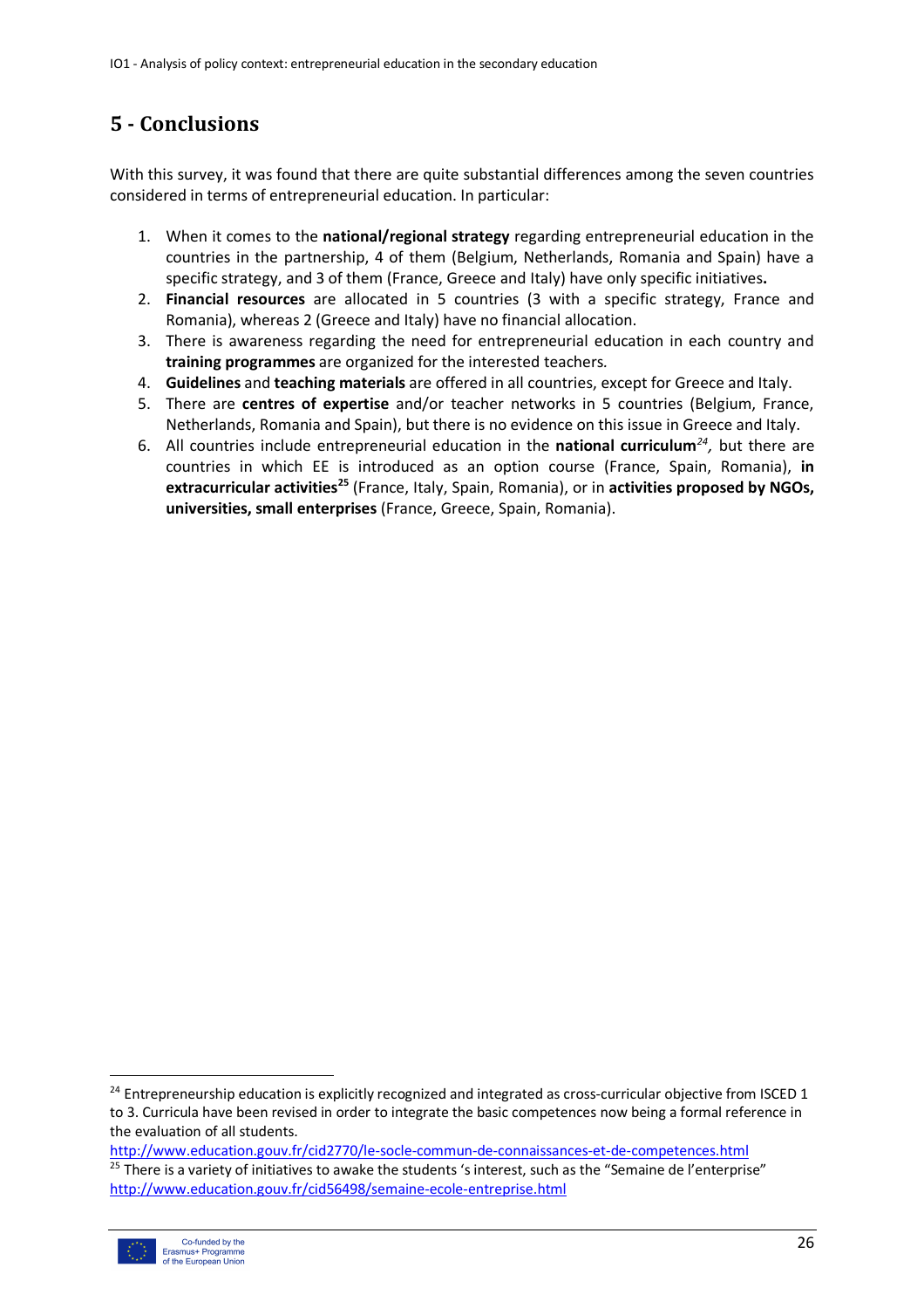# **6 - Recommendations**

Regarding the **specific strategy**, it is necessary to create policy recommendations for decision-makers and stakeholders across regions and states, in order to prepare schools for the  $21<sup>st</sup>$  century:

- $\checkmark$  Make a *long-term commitment, planning and funding schedule*: in order to develop entrepreneurial education amongst young people, national, regional and local policy-makers need to continue to pursue policies in favour of the development and support of an entrepreneurial society.
- $\checkmark$  Entrepreneurship education requires *infrastructure*. Schools need spaces for experimenting, meeting people, building prototypes as well as presenting and selling products. Governments should support the development of these infrastructures by providing funding and making recommendations for school planning. School authorities could support by allowing free spaces for experiments in schools, providing the needed infrastructure for entrepreneurial education, providing expertise in entrepreneurship through a regional/local expertise centre, and facilitating additional training of teachers in competencies needed for entrepreneurship education.
- $\checkmark$  Financial resources: regional/ local authorities should support entrepreneurship education by establishing regional bodies that provide funding for entrepreneurship education initiatives in schools. This body can be established in collaboration with private organisations such as regional chambers of commerce. Policymakers at all levels should consider funding long-term projects in enhancing entrepreneurship education involving research institutes, different school levels, enterprises, investors, venture capitalists and other important stakeholders. This will also raise awareness on the importance and benefits of young entrepreneurship training programmes.
- $\checkmark$  Training programmes: there is awareness regarding the need for entrepreneurial education in each country, and training programmes are necessary for the interested teachers.
- ü *Guidelines:* although guidelines and teaching materials are offered in all countries (except Greece), these materials must be updated and promoted. For Greece, the problem can be solved with the help of the General Directorate for Education.
- ü *Teaching materials:* school managers could support teachers facilitating additional training of teachers in competencies needed for teaching entrepreneurship. As a result, teachers will develop a stronger common language and vocabulary on entrepreneurship education and get better opportunities to collaborate with each other across subjects, class levels and even between schools.
- $\checkmark$  Centres of expertise and/ or teacher networks: these centres of expertise in entrepreneurship education will be able to gather national experiences and promote entrepreneurship as well as collaborating with local/ regional authorities on entrepreneurship education. Teacher networks have a crucial role in promoting the results. Networks and partnerships need to be set up in order to support the transfer of knowledge. Both teachers and school management teams benefit from knowledge sharing between schools, regions and states. Partnerships of schools can also be used in assessing performance across schools. This will not only give schools an idea of their own teaching abilities but will also be a platform for sharing best practices. Schools should take initiative to set up networks locally between schools. In Italy and Greece, better promotion is necessary.
- ü *National curriculum:* governments should integrate entrepreneurship education into the school curriculum in order to strengthen competencies in both entrepreneurship and related areas. This will enhance the development of an entrepreneurial mindset at all school levels among teachers and students. Also, it is recommended to have supplementary sources, offered by NGOs or other organizations.